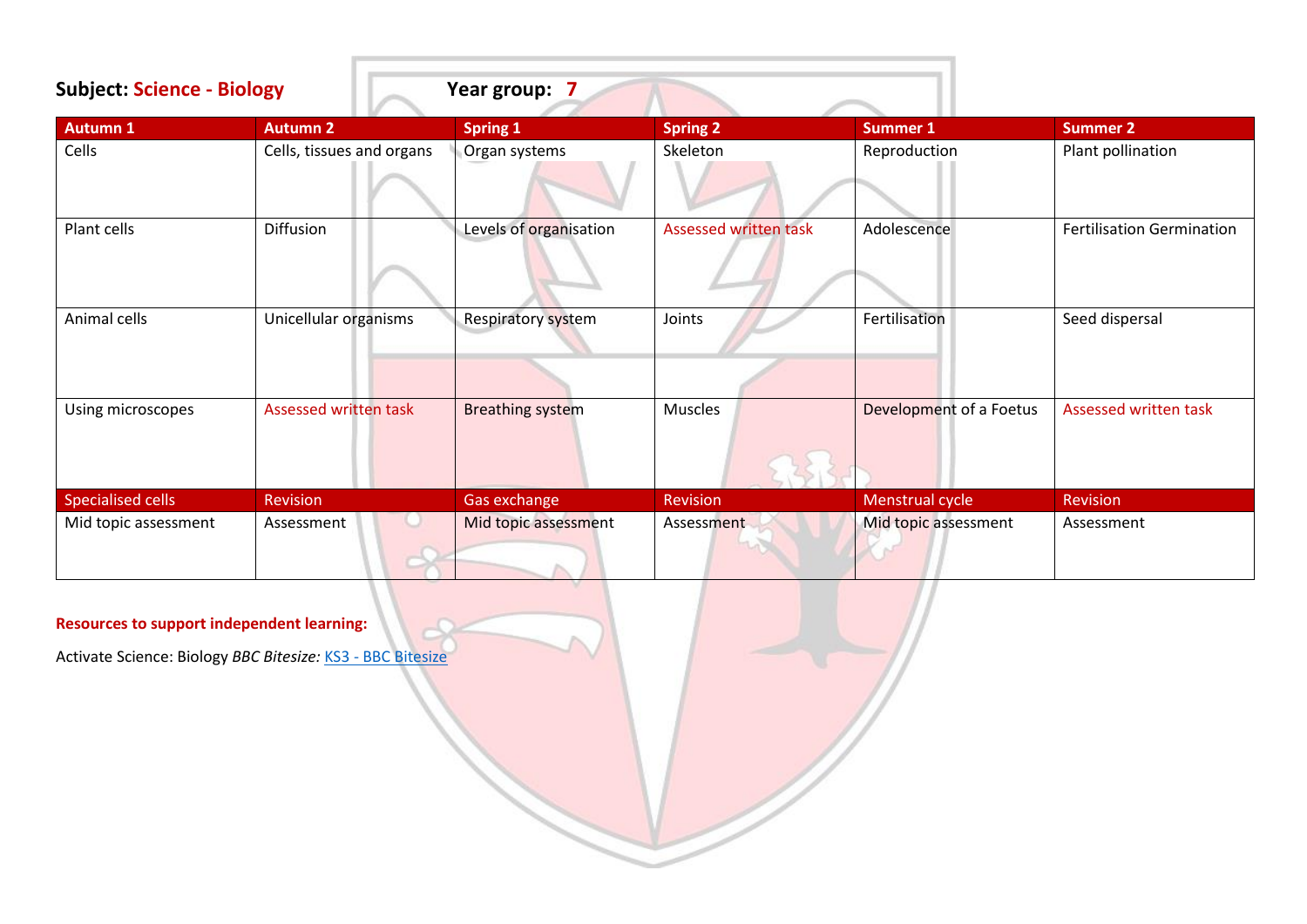| <b>Subject: Science - Chemistry</b> |                                   | Year group: 7                    |                                     |                       |                       |
|-------------------------------------|-----------------------------------|----------------------------------|-------------------------------------|-----------------------|-----------------------|
| <b>Autumn 1</b>                     | <b>Autumn 2</b>                   | <b>Spring 1</b>                  | <b>Spring 2</b>                     | Summer 1              | <b>Summer 2</b>       |
| Passport to science                 | <b>Reliability &amp; Accuracy</b> | Particles and their<br>behaviour | More changes of states of<br>matter | Acids and Alkalis     | Neutralisation        |
| Equipment & lab skills              | Drawing tables and<br>graphs      | The particle model               | Diffusion                           | <b>Hazard Symbols</b> | Rainbow fizz          |
| Investigating the change<br>in temp | Secondary data                    | States of matter                 | Gas pressure                        | Acids                 | Making salts          |
| <b>Measurements and Units</b>       | Flying bands                      | Melting and freezing             | <b>Assessed written task</b>        | <b>Alkalis</b>        | Naming salts          |
| Variables                           | Na Na Batman                      | <b>Boiling</b>                   | Revision                            | The pH scale          | Assessed written task |
| <b>Assessment</b>                   | <b>Assessment</b>                 | <b>Assessment</b>                | <b>Assessment</b>                   | <b>Assessment</b>     | <b>Assessment</b>     |
| Mid topic assessment                | Assessment                        | Mid topic assessment             | Assessment                          | Mid topic assessment  | Assessment            |

Activate Science: Chemistry *BBC Bitesize:* KS3 - [BBC Bitesize](https://www.bbc.co.uk/bitesize/levels/z4kw2hv)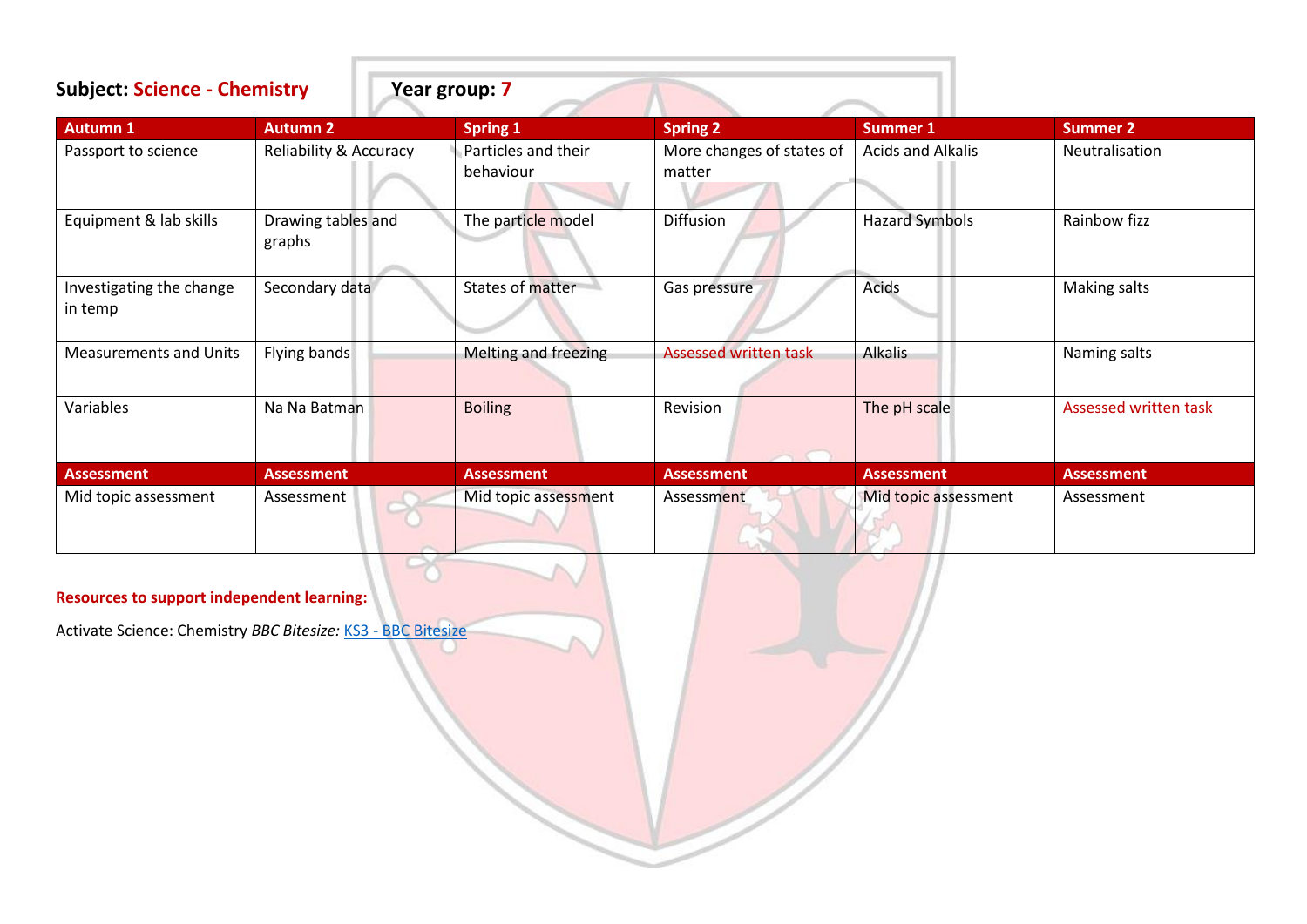| <b>Subject: Science - Physics</b> |                              | Year group: 7         |                   |                         |                          |
|-----------------------------------|------------------------------|-----------------------|-------------------|-------------------------|--------------------------|
| <b>Autumn 1</b>                   | <b>Autumn 2</b>              | <b>Spring 1</b>       | <b>Spring 2</b>   | <b>Summer 1</b>         | <b>Summer 2</b>          |
| Forces                            | Friction                     | Making sound          | Light             | Space                   | The moon                 |
| Weight and Mass                   | Air resistance               | Waves                 | Reflection        | The night sky           | Discovering the universe |
| Upthrust                          | Streamlining                 | Hearing               | Refraction        | Sora system             | The big bang             |
| Balanced & unbalance              | <b>Assessed written task</b> | Echoes & Ultrasound   | Eye & camera      | Earth $-$ day and night | Assessed written task    |
| Hooke's law                       | Revision                     | Assessed written task | Colour            | Earth - seasons         | Revision                 |
| <b>Assessment</b>                 | <b>Assessment</b>            | <b>Assessment</b>     | <b>Assessment</b> | <b>Assessment</b>       | <b>Assessment</b>        |
| Mid topic assessment              | Assessment                   | Mid topic assessment  | Assessment        | Mid topic assessment    | Assessment               |

Activate Science: Physics *BBC Bitesize:* KS3 - [BBC Bitesize](https://www.bbc.co.uk/bitesize/levels/z4kw2hv)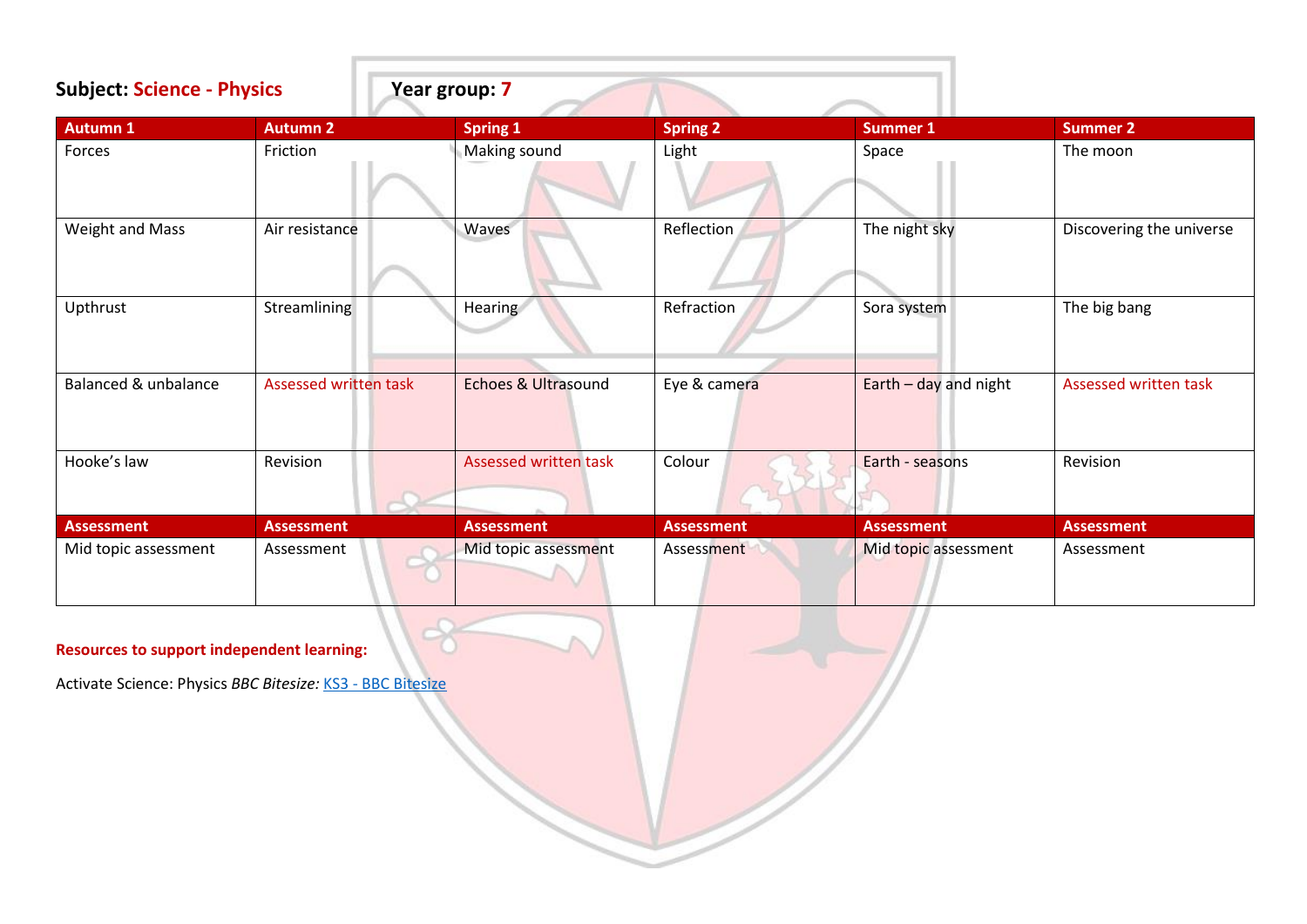| <b>Subject: Science - Biology</b> |                              | Year group: 8                          |                              |                       |                       |  |
|-----------------------------------|------------------------------|----------------------------------------|------------------------------|-----------------------|-----------------------|--|
| <b>Autumn 1</b>                   | <b>Autumn 2</b>              | <b>Spring 1</b>                        | <b>Spring 2</b>              | <b>Summer 1</b>       | <b>Summer 2</b>       |  |
| Health & Lifestyle                | <b>Drugs</b>                 | <b>Adaptation 7 Inheritance</b>        | Inheritance                  | Photosynthesis        | Ecosystems            |  |
| <b>Nutrients</b>                  | Alcohol                      | Competition                            | <b>Natural Selection</b>     | The leaf              | Aerobic respiration   |  |
| Unhealthy diet                    | Smoking                      | Adapting to change                     | Extinction                   | <b>Plant minerals</b> | Anaerobic respiration |  |
| Digestive system                  | <b>Assessed written task</b> | Variation                              | <b>Assessed written task</b> | <b>Food chains</b>    | Assessed written task |  |
| Bacteria and enzymes              | Revision                     | Continuous and<br><b>Discontinuous</b> | <b>Revision</b>              | Disrupting food webs  | Revision              |  |
| Assessment                        | <b>Assessment</b>            | <b>Assessment</b>                      | <b>Assessment</b>            | <b>Assessment</b>     | <b>Assessment</b>     |  |
| Mid topic assessment              | Assessment                   | Mid topic assessment                   | Assessment                   | Mid topic assessment  | Assessment            |  |

Activate Science: Biology *BBC Bitesize:* KS3 - [BBC Bitesize](https://www.bbc.co.uk/bitesize/levels/z4kw2hv)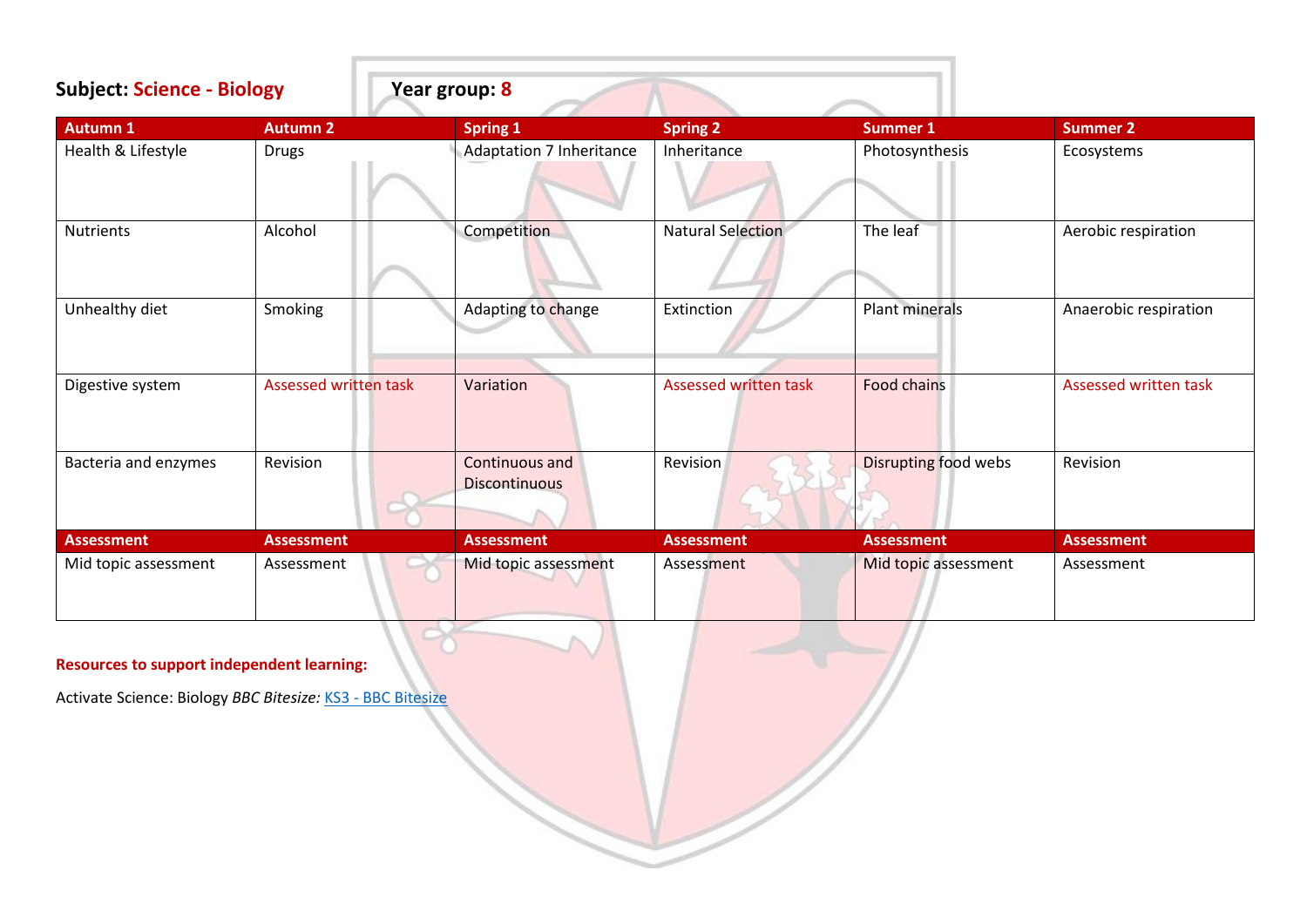| <b>Subject: Science - Chemistry</b> |                              | Year group: 8        |                          |                             |                       |
|-------------------------------------|------------------------------|----------------------|--------------------------|-----------------------------|-----------------------|
| <b>Autumn 1</b>                     | <b>Autumn 2</b>              | <b>Spring 1</b>      | <b>Spring 2</b>          | <b>Summer 1</b>             | <b>Summer 2</b>       |
| Atoms, elements &<br>compounds      | Thermal decomposition        | The Periodic table   | Solutions                | Acids & metals              | Ceramics              |
| Chemical formulae                   | Conservation of mass         | Group 1              | Solubility               | Metals & oxygen             | Polymers              |
| <b>Chemical reactions</b>           | Exothermic &<br>endothermic  | Group 7              | Filtration & evaporation | Metals & water              | Composites            |
| Word equations                      | <b>Assessed written task</b> | Group 0              | Distillation             | <b>Displacing reactions</b> | Assessed written task |
| <b>Burning fuels</b>                | Revision                     | <b>Mixtures</b>      | Chromatography           | <b>Extracting metals</b>    | Revision              |
| Assessment                          | <b>Assessment</b>            | <b>Assessment</b>    | <b>Assessment</b>        | <b>Assessment</b>           | <b>Assessment</b>     |
| Mid topic assessment                | Assessment                   | Mid topic assessment | Assessment               | Mid topic assessment        | Assessment            |

Activate Science: Chemistry *BBC Bitesize:* KS3 - [BBC Bitesize](https://www.bbc.co.uk/bitesize/levels/z4kw2hv)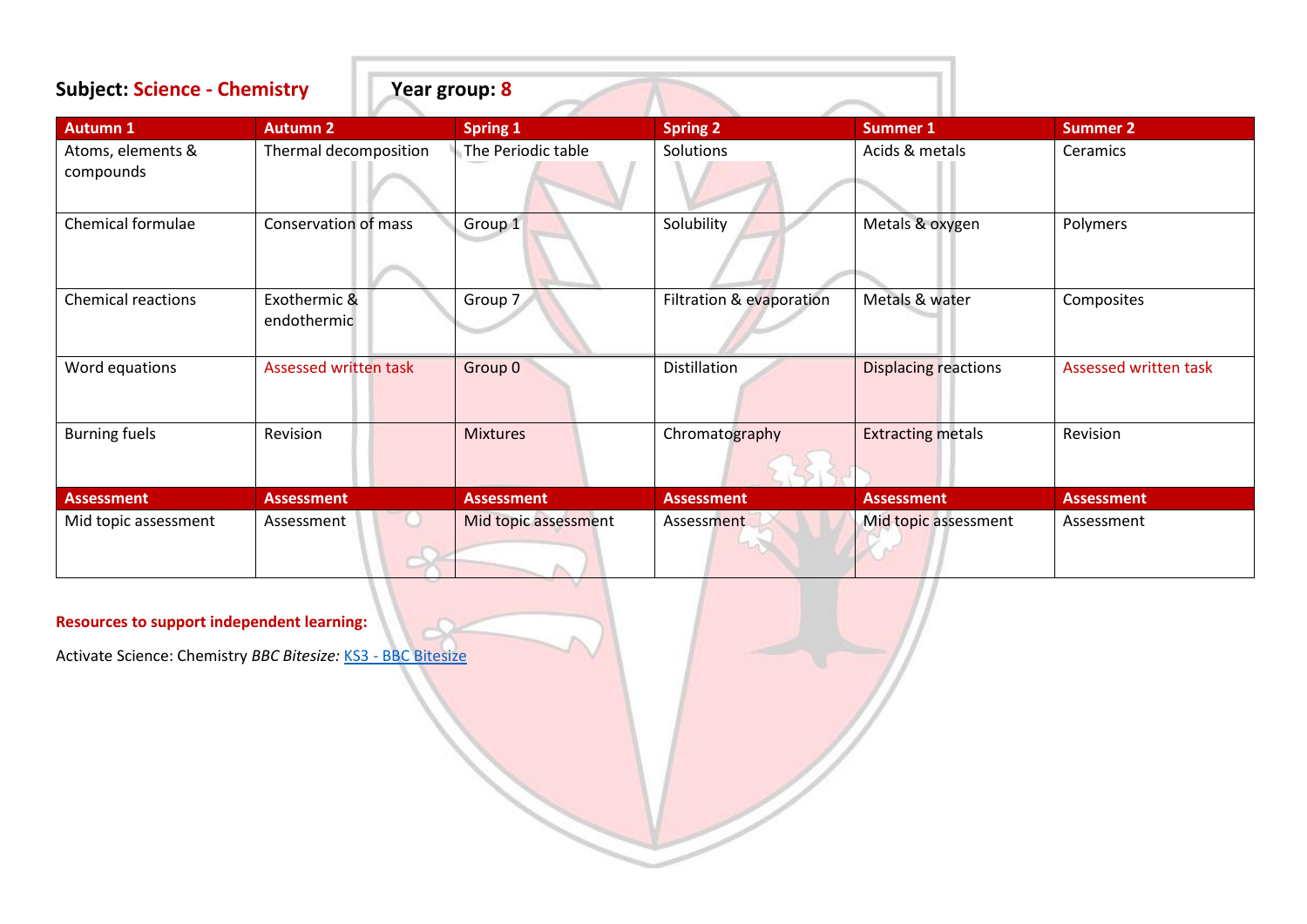| <b>Subject: Science - Physics</b> |                              | Year group: 8         |                       |                      |                       |  |  |
|-----------------------------------|------------------------------|-----------------------|-----------------------|----------------------|-----------------------|--|--|
| <b>Autumn 1</b>                   | <b>Autumn 2</b>              | <b>Spring 1</b>       | <b>Spring 2</b>       | <b>Summer 1</b>      | <b>Summer 2</b>       |  |  |
| Charging up                       | Magnets & magnetic<br>fields | Energy                | Energy & power        | Motion & pressure    | Liquid Pressure       |  |  |
| Circuits & current                | Electromagnets               | Conduction            | Efficiency            | Speed                | Pressure on solids    |  |  |
| <b>Potential difference</b>       | Making an electromagnet      | Convection            | Work done             | Distance-time graphs | Moments               |  |  |
| Series & Parallel                 | Assessed written task        | Radiation             | Assessed written task | Acceleration         | Assessed written task |  |  |
| Resistance                        | Revision                     | <b>Energy sources</b> | Revision              | <b>Gas Pressure</b>  | Revision              |  |  |
| <b>Assessment</b>                 | <b>Assessment</b>            | <b>Assessment</b>     | <b>Assessment</b>     | <b>Assessment</b>    | <b>Assessment</b>     |  |  |
| Mid topic assessment              | Assessment                   | Mid topic assessment  | Assessment            | Mid topic assessment | Assessment            |  |  |

Activate Science: Physics *BBC Bitesize:* KS3 - [BBC Bitesize](https://www.bbc.co.uk/bitesize/levels/z4kw2hv)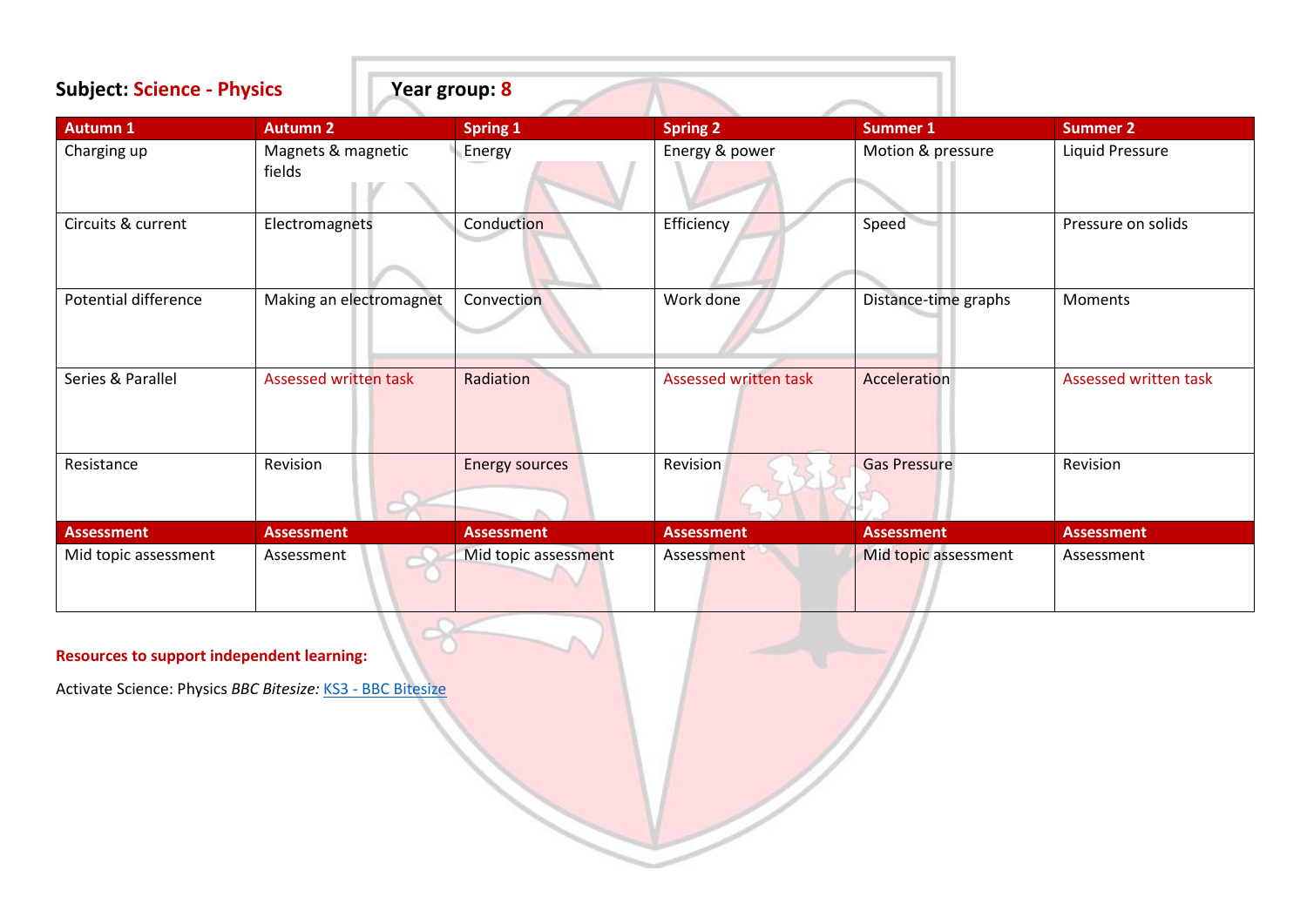**GCSE title:** GCSE Biology

**Exam Board:** Edexcel

Paper 1 (Paper code: 1BI0/1F, 1BI0/1H) Written examination: 1 hour and 45 minutes 50% of the total qualification Paper 2 (Paper code: 1BI0/2F, 1BI0/2H) Written examination: 1 hour and 45 minutes 50% of the total qualification



| <b>Autumn 1</b>                                                 | <b>Autumn 2</b>                                          | <b>Spring 1</b>                                                | <b>Spring 2</b>                                                    | Summer 1                                            | <b>Summer 2</b>                                                                       |
|-----------------------------------------------------------------|----------------------------------------------------------|----------------------------------------------------------------|--------------------------------------------------------------------|-----------------------------------------------------|---------------------------------------------------------------------------------------|
| Topic 1 – Key concepts in<br>biology: Animal and plant<br>cells | Topic 1 - Key concepts in<br>biology: Diffusion          | Topic 2 - Cells and<br>control: Stem cells                     | Topic 3 - Genetics: Sexual<br>and asexual reproduction             | Topic 3 - Genetics: Alleles                         | Topic 4 - Natural<br>selection and genetic<br>modification - Darwin and<br>evolution. |
| Fopic 1 – Key concepts in<br>biology: Microscopes               | Topic 1 - Key concepts in<br>biology: Osmosis            | Topic 2 – Cells and<br>control: The Brain                      | Topic 3 - Genetics:<br>Meiosis                                     | Topic<br>3 - Genetics: Alleles                      | Topic 4 - Natural<br>selection and genetic<br>modification: Human<br>evolution        |
| Topic 1 – Key concepts in<br>biology: Specialised cells         | Topic $1 -$ Key concepts in<br>biology: Active transport | Topic 2 – Cells and<br>control: Central Nervous<br>system      | <b>Topic</b><br>3 - Genetics - Structure<br>and extraction of DNA. | <b>Topic</b><br>3 - Genetics: Genomes               | Topic 4 - Natural<br>selection and genetic<br>modification: Classification            |
| Topic 1 – Key concepts in<br>biology: Enzymes                   | Topic 2 – Cells and<br>control: Mitosis                  | Topic 2 – Cells and<br>control: Synapses and the<br>reflex arc | <b>Topic</b><br>3 - Genetics - Protein<br>synthesis                | Topic 3: Genetics -<br>Inheritance and<br>mutations | Topic 4 - Natural<br>selection and genetic<br>modification: Genetic<br>engineering    |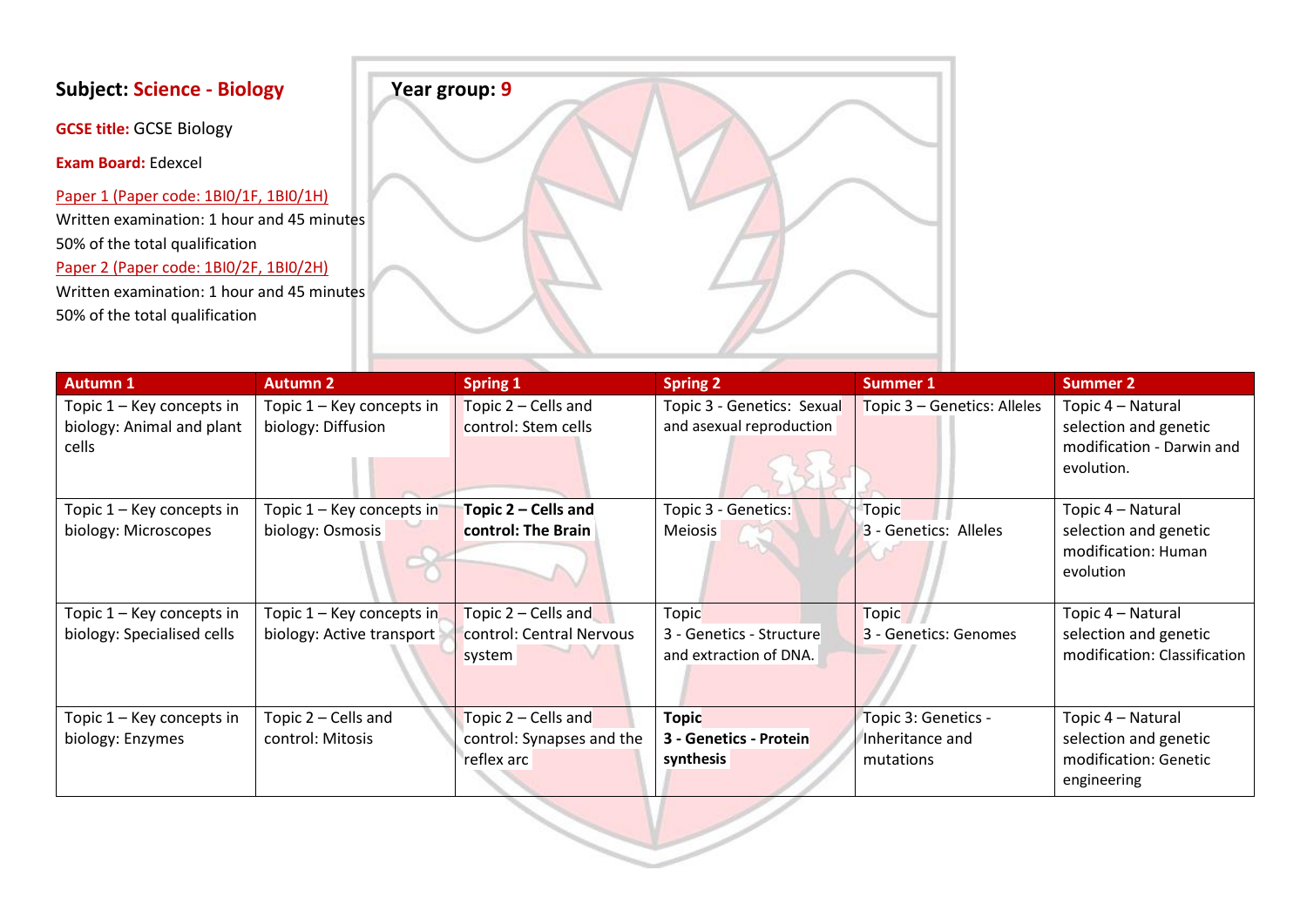| Topic 1 - Key concepts in | Topic 2 – Cells and       | Topic 2 – Cells and | Topic 3 - Genetics:    | Topic 3: Genetics - | Topic 4 – Natural       |
|---------------------------|---------------------------|---------------------|------------------------|---------------------|-------------------------|
| biology: Energy in food   | control: Growth in animal | control: The Eye    | Genetic code           | Inheritance and     | selection and genetic   |
|                           | and plant cells           |                     |                        | mutations           | modification: Selective |
|                           |                           |                     |                        |                     | breeding and Tissue     |
|                           |                           |                     |                        |                     | culture                 |
|                           |                           |                     |                        |                     |                         |
| <b>Assessment</b>         | <b>Assessment</b>         | <b>Assessment</b>   | <b>Assessment</b>      | <b>Assessment</b>   | <b>Assessment</b>       |
| Topic 1 mid test          | End of topic 1 test       | End of topic 2 test | Y9 Internal assessment | End of topic 3 test | End of topic 4 test     |
|                           |                           |                     |                        |                     |                         |

GCSE Biology or GCSE Combined Science Edexcel/Pearson Textbook

CGP Revision Guides (Edexcel GCSE Biology or GCSE Combined Science)

BBC bitesize: [GCSE Biology](https://www.bbc.co.uk/bitesize/subjects/z9ddmp3) 

Seneca Learning: [Seneca](https://senecalearning.com/en-GB/)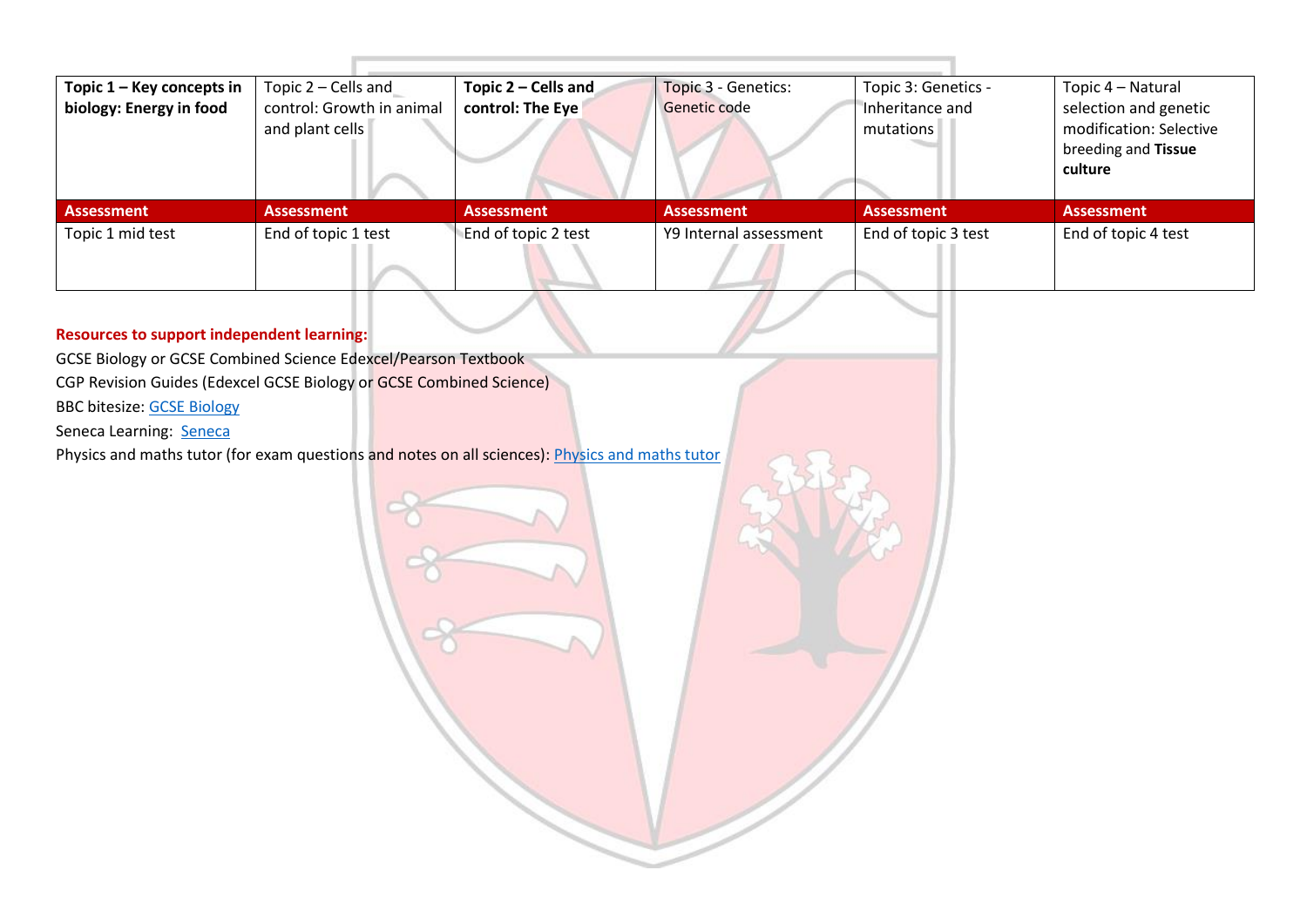**GCSE title:** GCSE Chemistry

**Exam Board:** Edexcel

Paper 1 (Paper code: 1CH0/1F and 1CH0/1H) Written examination: 1 hour and 45 minutes 50% of the total qualification Paper 2 (Paper code: 1CH0/2F and 1CH0/2H) Written examination: 1 hour and 45 minutes 50% of the total qualification



| <b>Autumn 1</b>                                                   | <b>Autumn 2</b>                                                                              | <b>Spring 1</b>                                                  | <b>Spring 2</b>                                                             | <b>Summer 1</b>                                                             | <b>Summer 2</b>                                                        |
|-------------------------------------------------------------------|----------------------------------------------------------------------------------------------|------------------------------------------------------------------|-----------------------------------------------------------------------------|-----------------------------------------------------------------------------|------------------------------------------------------------------------|
| Topic 7 - Rates<br>of reaction: Collision<br>theory               | Topic 2 - States<br>of matter & separating te<br>chniques: States<br>of matter               | Topic<br>1a - Atomic structure: Ato<br>mic structure             | Topic 6 - Groups in the<br>Periodic Table: Alkali<br>metals                 | Topic 4a - Metals:<br><b>Reactivity series</b>                              | Topic<br>8b - Atmosphere: Our at<br>mosphere, past and<br>present      |
| Topic 7 - Rates                                                   | Topic 2 - States of matter                                                                   | <b>Topic</b>                                                     | Topic 6 - Groups in the                                                     | Topic 4a - Metals:                                                          | Topic                                                                  |
| of reaction: Effect<br>of changing surface area                   | & separating techniques:<br>Melting point and boiling<br>point                               | 1a - Atomic structure: Ele<br>ctrons, protons and neutr<br>ons   | Periodic Table: Alkali<br>metals                                            | Oxidation and reduction                                                     | 8b - Atmosphere: Greenh<br>ouse Effect                                 |
| Topic 7 - Rates<br>of reaction: Effect<br>of changing temperature | Topic 2 - States of matter<br>& separating techniques:<br>Distillation                       | <b>Topic</b><br>1a - Atomic structure:<br>Electron configuration | Topic 6 - Groups in the<br>Periodic Table: Halogens                         | Topic 4a - Metals:<br><b>Extraction by reduction</b>                        | Topic<br>8b - Atmosphere: Greenh<br>ouse Effect                        |
| Topic 7 - Effect<br>of changing concentration<br>and catalysts    | Topic 2 - States of matter<br>& separating techniques:<br>Crystallisation<br>and evaporation | Topic 1b -<br>Periodic Table: Periodic T<br>able position        | Topic 6 - Groups in the<br>Periodic Table: Halide<br>displacement reactions | Topic 4a<br><b>Metals: Extraction</b><br>by electrolysis<br>and phytomining | Topic<br>8b - Atmosphere: Mitigati<br>ng factors and data analys<br>IS |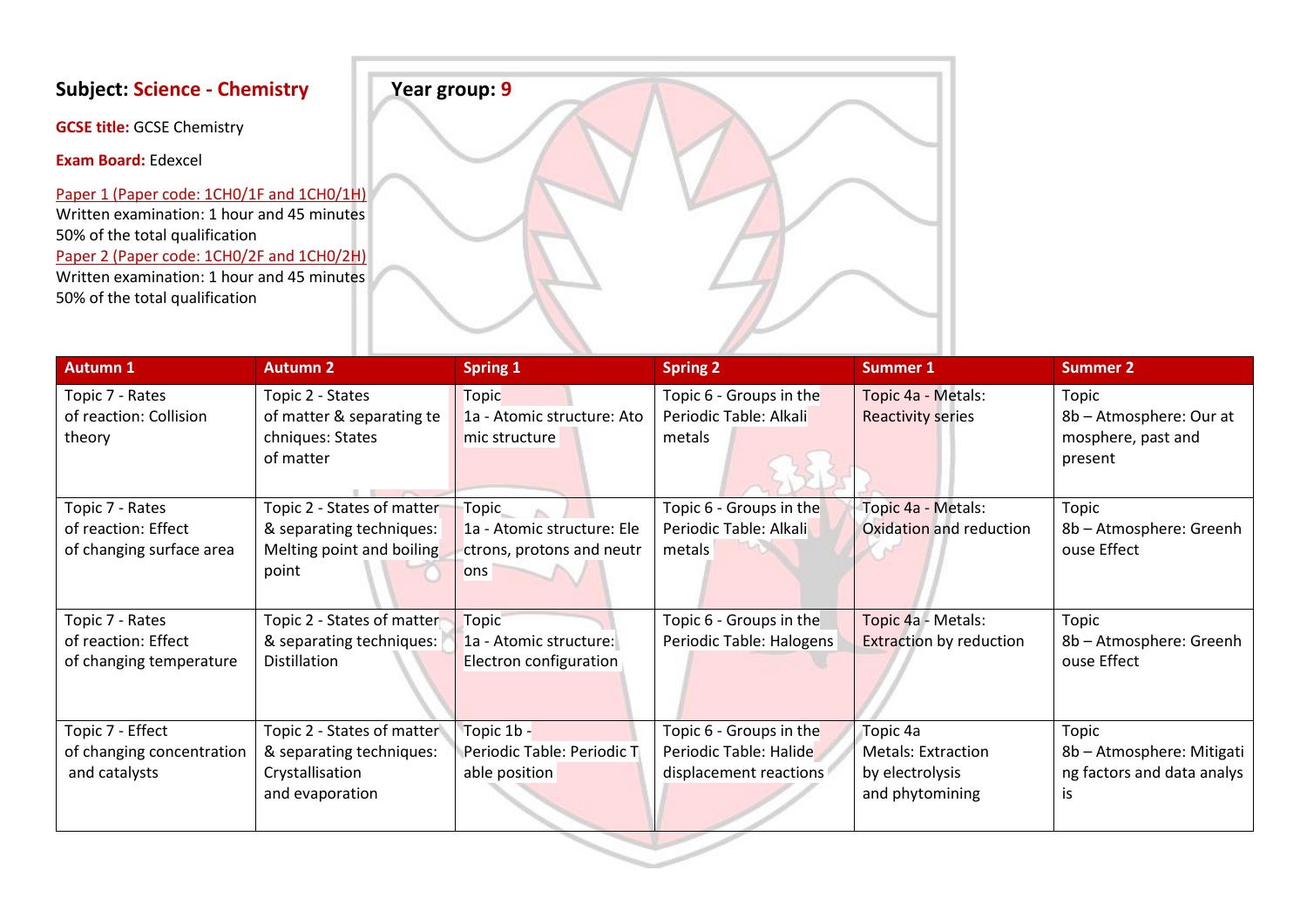| Topic 7 - Rates       | Topic 2 - States of matter | Topic                     | Topic 6 - Groups in the | Topic 4a                   | Review               |
|-----------------------|----------------------------|---------------------------|-------------------------|----------------------------|----------------------|
| of reaction: Energy   | & separating techniques:   | 1b - Periodic Table: Mend | Periodic Table: Noble   | Metals: Life cycle assessm |                      |
| in reactions          | Chromatography and         | eleev's Periodic Table    | gases                   | ents \                     |                      |
| and reaction profiles | water purification         |                           |                         |                            |                      |
|                       |                            |                           |                         |                            |                      |
|                       |                            |                           |                         |                            |                      |
|                       |                            |                           |                         |                            |                      |
| <b>Assessment</b>     | <b>Assessment</b>          | <b>Assessment</b>         | <b>Assessment</b>       | <b>Assessment</b>          | <b>Assessment</b>    |
| End of topic 7 test   | End of topic 2 test        | End of topic 1a/b test    | Y9 Internal assessment  | End of topic 4a test       | End of topic 8a test |

GCSE Chemistry or GCSE Combined Science Edexcel/Pearson Textbook CGP Revision Guides (Edexcel GCSE Chemistry or GCSE Combined Science)

BBC bitesize: GCSE Chemistry

Seneca Learning: [Seneca](https://senecalearning.com/en-GB/)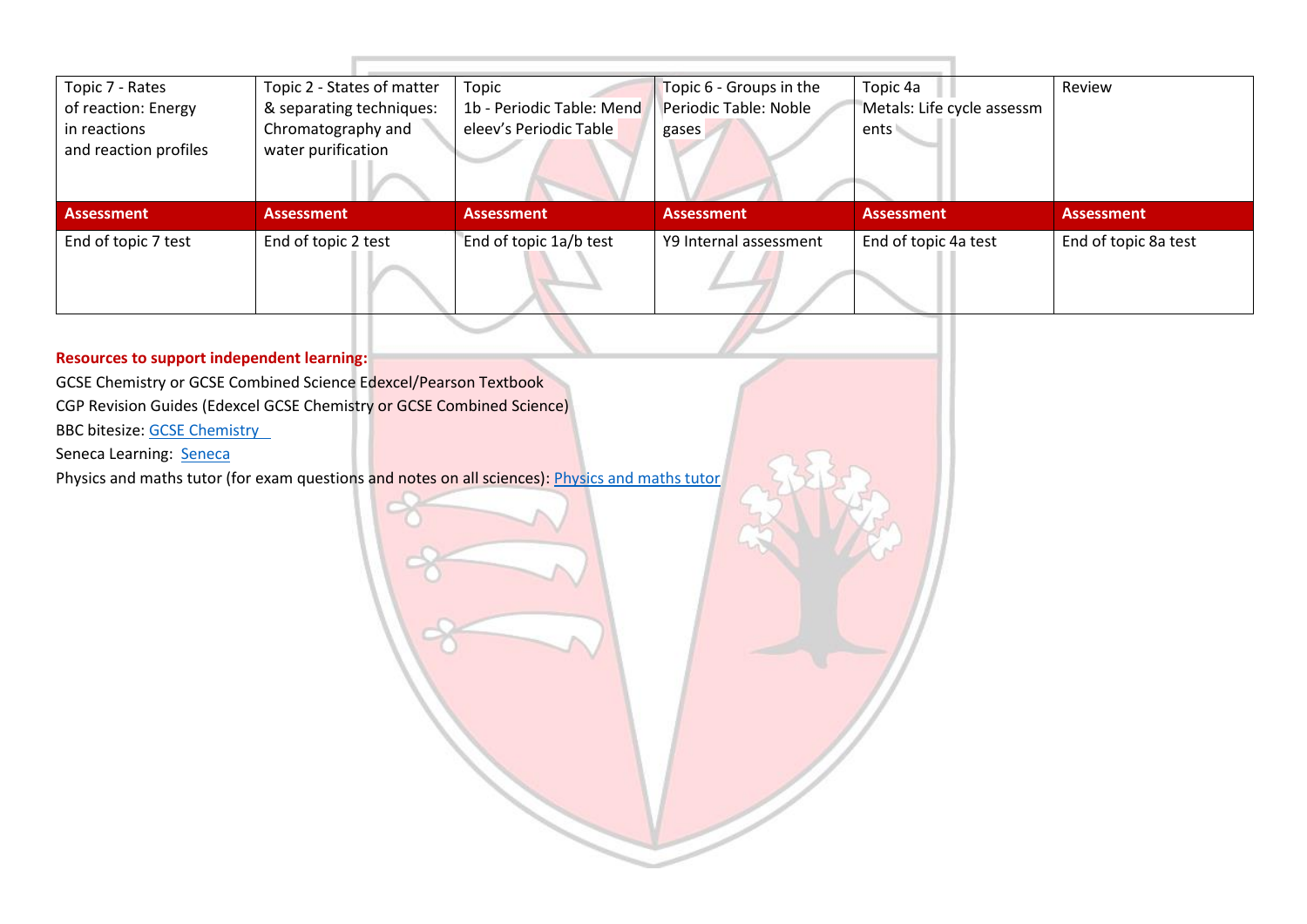**GCSE title:** GCSE Physics

**Exam Board:** Edexcel

Paper 1 (\*Paper code: 1PH0/1F and 1PH0/1H) Written examination: 1 hour and 45 minutes 50% of the total qualification Paper 2 (Paper code: 1PH0/2F and 1PH0/2H) Written examination: 1 hour and 45 minutes 50% of the total qualification



| <b>Autumn 1</b>           | <b>Autumn 2</b>          | <b>Spring 1</b>          | <b>Spring 2</b>           | <b>Summer 1</b>            | <b>Summer 2</b>           |
|---------------------------|--------------------------|--------------------------|---------------------------|----------------------------|---------------------------|
| Topic                     | Topic 2 - Motion and     | Topic 2 - Motion and     | Topic 3 - Conservation of | Topic 4 - Waves: Describi  | Review                    |
| 1 - Motion: Vectors and s | forces                   | forces: Newton's Third   | energy: Energy efficiency | ng waves                   |                           |
| calars                    |                          | Law                      |                           |                            | Topic 4 – Waves: Waves    |
|                           |                          |                          |                           |                            | crossing boundaries       |
|                           |                          | Topic 2 – Motion and     |                           |                            |                           |
|                           |                          | forces: Momentum         |                           |                            |                           |
| Topic                     | Topic 2 - Motion and     | Topic 2 – Motion and     | Topic 3 - Conservation of | Topic 4 - Waves: Wave      | Review                    |
| 1 - Motion: Calculating   | forces: Resultant forces | forces: Stopping         | energy: Keeping warm      | speeds                     |                           |
| speed and distance-time   |                          | distances                |                           |                            | Topic 4 - Waves: Ears and |
| graphs                    |                          |                          |                           |                            | hearing                   |
|                           |                          |                          |                           |                            |                           |
| <b>Topic</b>              | Topic $2 -$ Motion and   | Review                   | Topic 3 - Conservation of | Topic 4 - Waves: Core      | Review                    |
| 1 - Motion: Acceleration  | forces: Newton's First   |                          | energy: Stored energies   | practical on investigating |                           |
|                           | Law                      | Topic 2 - Motion and     |                           | waves                      | Topic $4-$                |
|                           |                          | forces: Braking distance |                           |                            | Waves: Ultrasound         |
|                           |                          | and energy               |                           |                            |                           |
|                           |                          |                          |                           |                            |                           |
| Topic                     | Topic 2 - Motion and     | Topic 2 – Motion and     | Topic 3 - Conservation of | Topic 4 - Waves:           | Review                    |
| 1 - Motion: Velocity-time | forces: Mass and weight  | forces: Crash Hazards    | energy: Non-              | Describing waves           |                           |
| graphs                    |                          |                          | renewable resources       |                            | Topic $4-$                |
|                           |                          |                          |                           |                            | Waves: Infrasound         |
|                           |                          |                          |                           |                            |                           |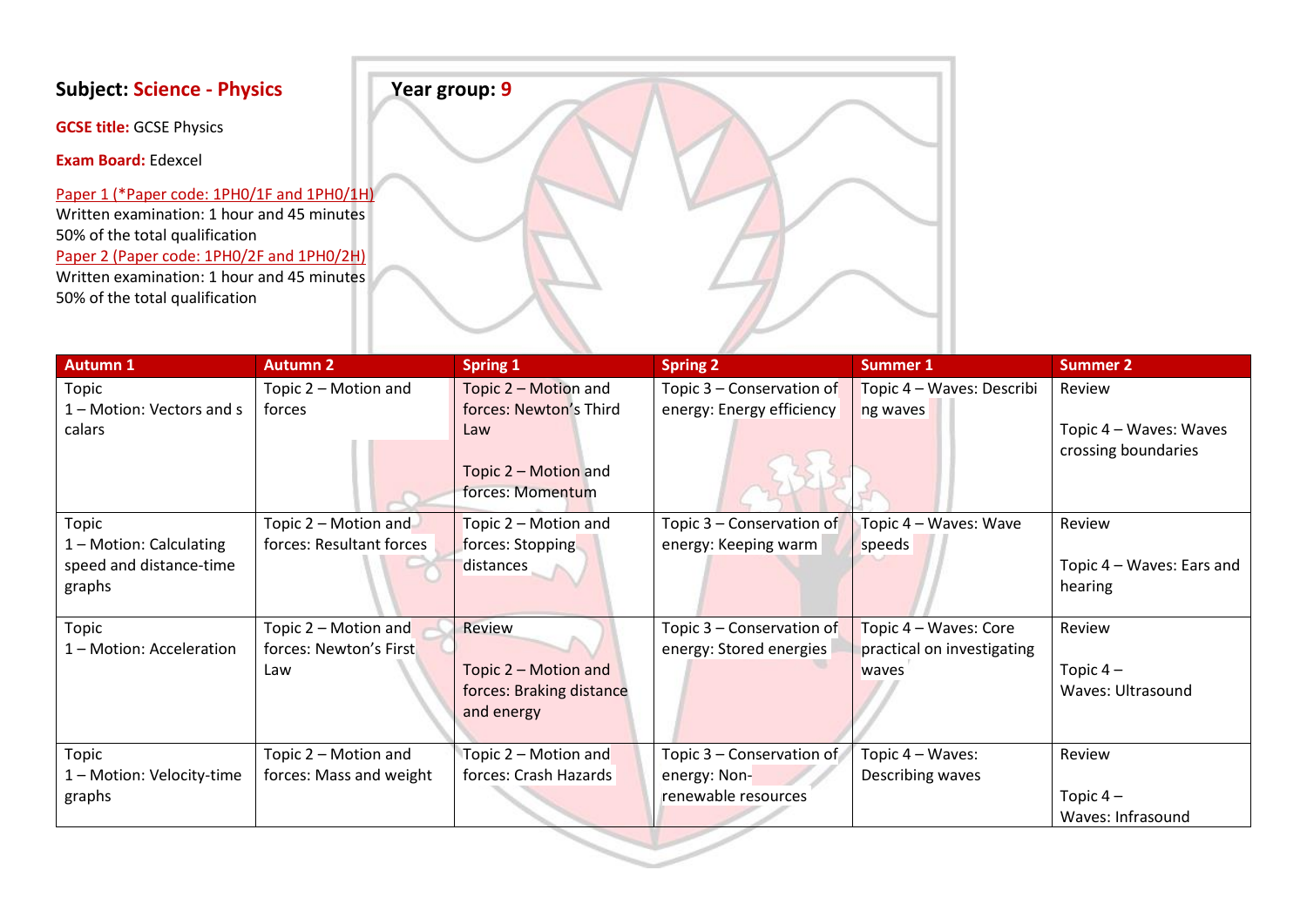| Review                    | Topic 2 – Motion and                                                            | Topic $3$ – Conservation of | Topic 3 - Conservation of | Topic 4 - Waves: Refracti | Review                    |
|---------------------------|---------------------------------------------------------------------------------|-----------------------------|---------------------------|---------------------------|---------------------------|
|                           | forces: Newton's Second                                                         | energy: Energy stores and   | energy: Renewable         | 'on                       |                           |
|                           | Law                                                                             | transfers                   | resources                 |                           |                           |
|                           | Topic 2 – Motion and<br>forces: Core practical on<br>investigating acceleration |                             |                           |                           |                           |
| Assessment                | <b>Assessment</b>                                                               | <b>Assessment</b>           | <b>Assessment</b>         | <b>Assessment</b>         | <b>Assessment</b>         |
| Topic 1 End of topic test | Topic 2 mid test                                                                | Topic 2 End of topic test   | Y9 Internal assessment    | Topic 4 mid test          | Topic 4 End of topic test |
|                           |                                                                                 |                             |                           |                           |                           |

# **Resources to support independent learning:** GCSE Physics or GCSE Combined Science Edexcel/Pearson Textbook CGP Revision Guides (Edexcel GCSE Physics or GCSE Combined Science) BBC bitesize: [GCSE Physics](https://www.bbc.co.uk/bitesize/subjects/zpm6fg8)  Seneca Learning: [Seneca](https://senecalearning.com/en-GB/) [Physics and maths tutor](https://www.physicsandmathstutor.com/) (for exam questions and notes on all sciences): Physics and maths tutor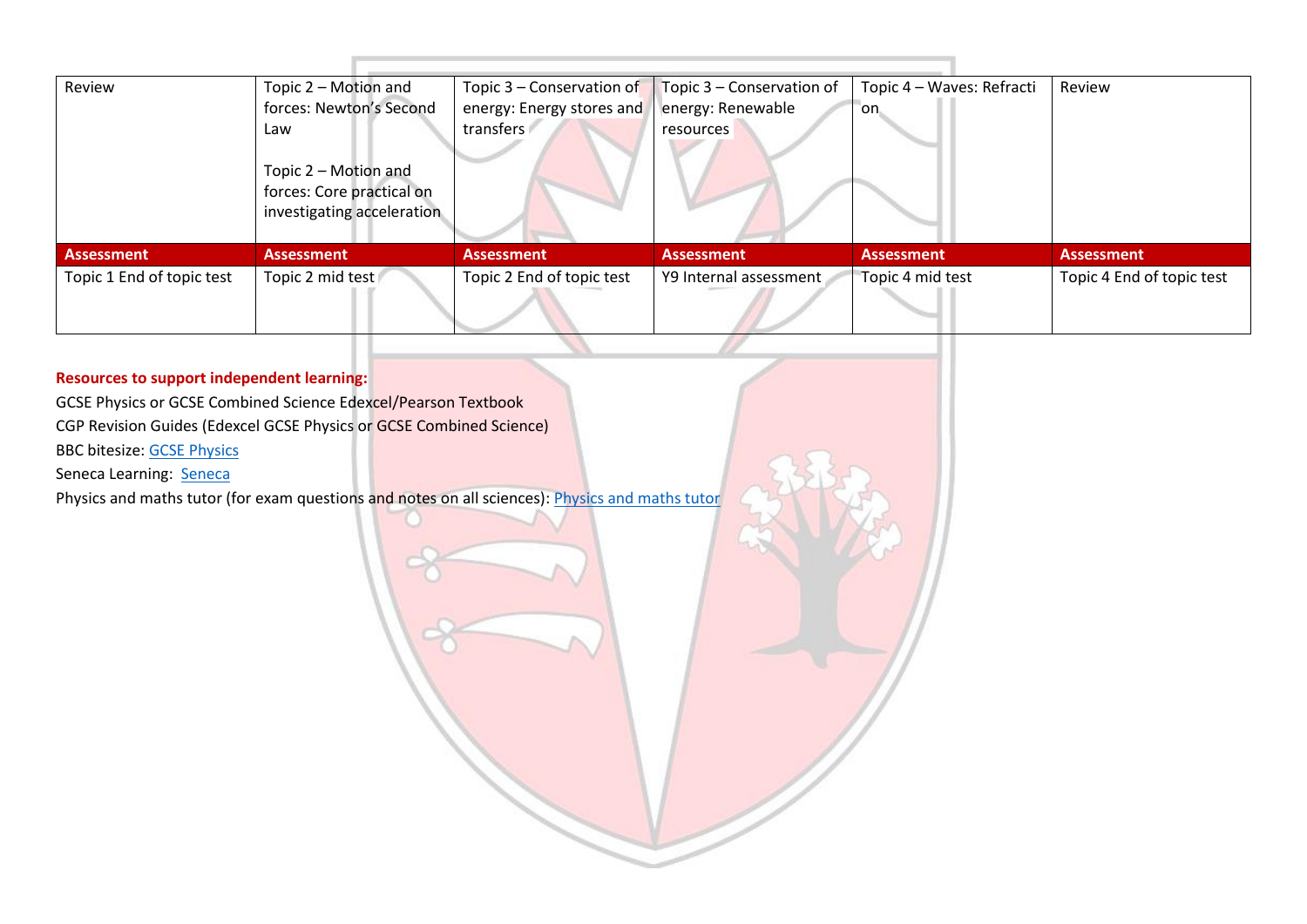**GCSE title:** GCSE Biology

**Exam Board:** Edexcel

Paper 1 (Paper code: 1BI0/1F, 1BI0/1H) Written examination: 1 hour and 45 minutes 50% of the total qualification Paper 2 (Paper code: 1BI0/2F, 1BI0/2H) Written examination: 1 hour and 45 minutes 50% of the total qualification



| <b>Autumn 1</b>              | <b>Autumn 2</b>           | Spring 1                  | <b>Spring 2</b>             | <b>Summer 1</b>           | <b>Summer 2</b>           |
|------------------------------|---------------------------|---------------------------|-----------------------------|---------------------------|---------------------------|
| Topic 4 - Natural selection  | Topic $5-$                | Topic $5 -$               | Topic 6 - Plant structures  | Topic 7 – Animal          | Topic 7 - Animal          |
| and genetic modification     | Health, disease and the   | Health, disease and the   | and their                   | coordination, control and | coordination, control and |
| - Darwin and evolution       | development of            | development of            | functions: Limiting factors | homeostasis: Hormones     | homeostasis               |
|                              | medicines: Health and     | medicines: Plant diseases | of photosynthesis           | and the endocrine system  | - Homeostasis             |
|                              | disease                   | and defences              |                             |                           |                           |
|                              |                           |                           |                             |                           |                           |
| Topic 4 - Natural selection  | Topic $5-$                | Topic $5 -$               | Topic 6 - Plant structures  | Topic 7 - Animal          | Topic 7 - Animal          |
| and genetic                  | Health, disease and the   | Health, disease and the   | and their                   | coordination, control and | coordination, control and |
| modification: Human          | development of            | development of            | functions: Absorbing water  | homeostasis: Adrenaline   | homeostasis - Control of  |
| evolution                    | medicines: Types of       | medicines: Physical and   | and mineral ions.           | and thyroxine             | blood glucose             |
|                              | diseases                  | chemical barriers         |                             |                           |                           |
|                              |                           |                           |                             |                           |                           |
| Topic 4 - Natural selection  | Topic $5-$                | Topic $5-$                | Topic 6 - Plant structures  | Topic 7 - Animal          | Topic 7 - Animal          |
| and genetic                  | Health, disease, and the  | Health, disease, and the  | and their                   | coordination, control and | coordination, control and |
| modification: Classification | development of            | development of            | functions: Transpiration    | homeostasis: Menstrual    | homeostasis -             |
|                              | medicines: cardiovascular | medicines: Immune         | and translocation.          | cycle                     |                           |
|                              | diseases                  | system                    |                             |                           |                           |
|                              |                           |                           |                             |                           |                           |
| Topic 4 - Natural selection  | Topic $5-$                | Topic $5 -$               | Topic 6 - Plant structures  | Topic 7 - Animal          | Topic 7 - Animal          |
| and genetic                  | Health, disease, and the  | Health, disease, and the  | and their functions: Plant  | coordination, control and | coordination, control and |
|                              | development of            | development of            | adaptations.                |                           |                           |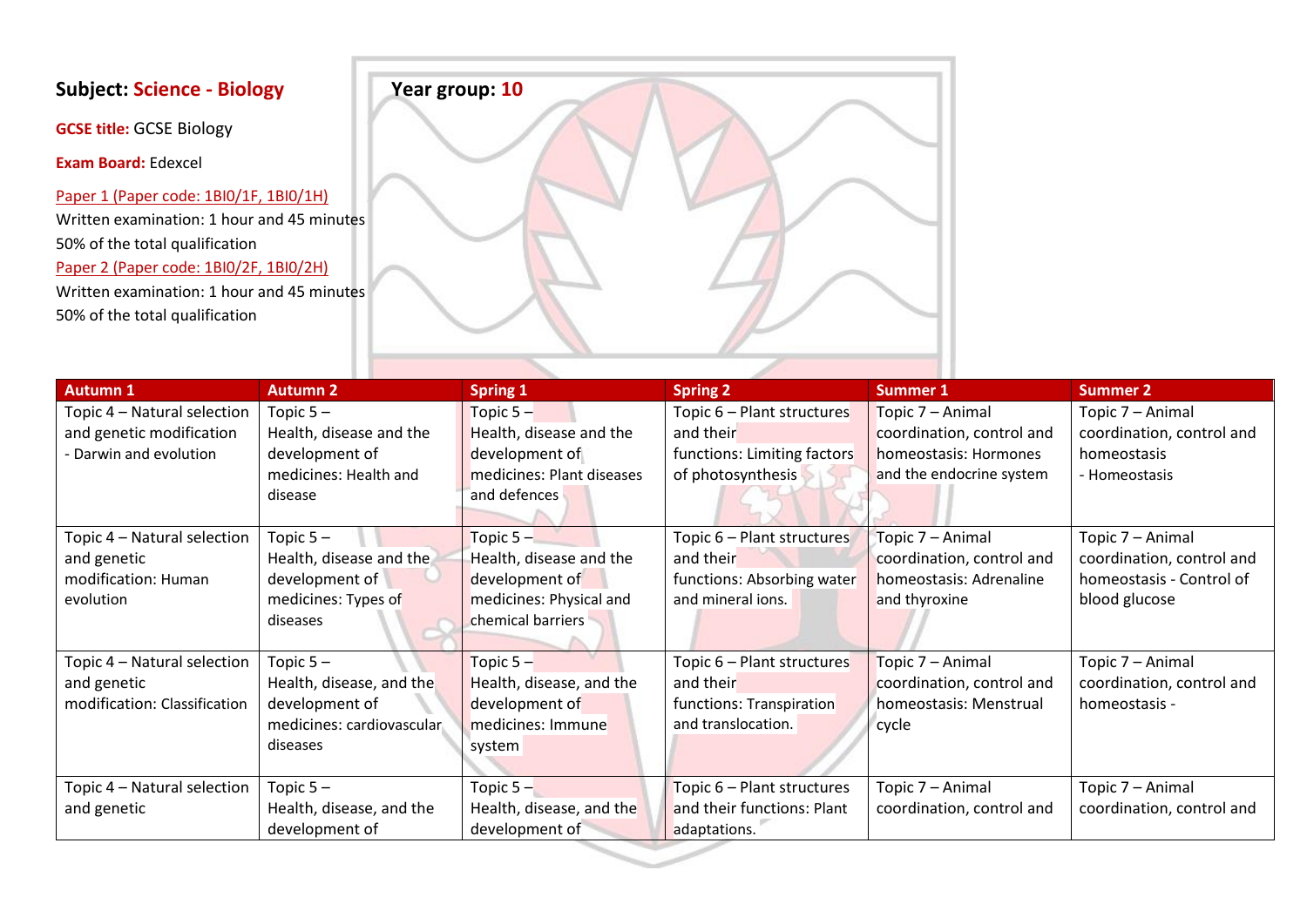| modification: Genetic       | medicines: Pathogens and | medicines: Vaccines, antib |                            | homeostasis:              | homeostasis - Diabetes,   |
|-----------------------------|--------------------------|----------------------------|----------------------------|---------------------------|---------------------------|
| engineering                 | how they spread          | iotics, and monoclonal ant |                            | Contraception             | type 1 and 2              |
|                             |                          | ibodies                    |                            |                           |                           |
| Topic 4 – Natural selection | Topic $5-$               | Topic 6 - Plant structures | Topic 6 – Plant structures | Topic 7 - Animal          | Topic 7 – Animal          |
| and genetic                 | Health, disease, and the | and their functions:       | and their functions: Plant | coordination, control and | coordination, control and |
| modification: Selective     | development of           | Photosynthesis             | hormones and their uses    | homeostasis: Assisted     | homeostasis - Kidneys,    |
| breeding and Tissue         | medicines: Viruses       |                            |                            | reproductive therapy      | osmoregulation, ADH and   |
| culture                     |                          |                            |                            |                           | formation of urea in the  |
|                             |                          |                            |                            |                           | liver                     |
| <b>Assessment</b>           | <b>Assessment</b>        | <b>Assessment</b>          | <b>Assessment</b>          | <b>Assessment</b>         | <b>Assessment</b>         |
| Y10 Internal assessment     | Topic 5 mid test         | End of topic 5 test        | End of topic 6 test        | Topic 7 mid test          | Y 10 Internal assessment  |
|                             |                          |                            |                            |                           |                           |
|                             |                          |                            |                            |                           |                           |

GCSE Biology or GCSE Combined Science Edexcel/Pearson Textbook CGP Revision Guides (Edexcel GCSE Biology or GCSE Combined Science)

BBC bitesize: [GCSE Biology](https://www.bbc.co.uk/bitesize/subjects/z9ddmp3) 

Seneca Learning: [Seneca](https://senecalearning.com/en-GB/)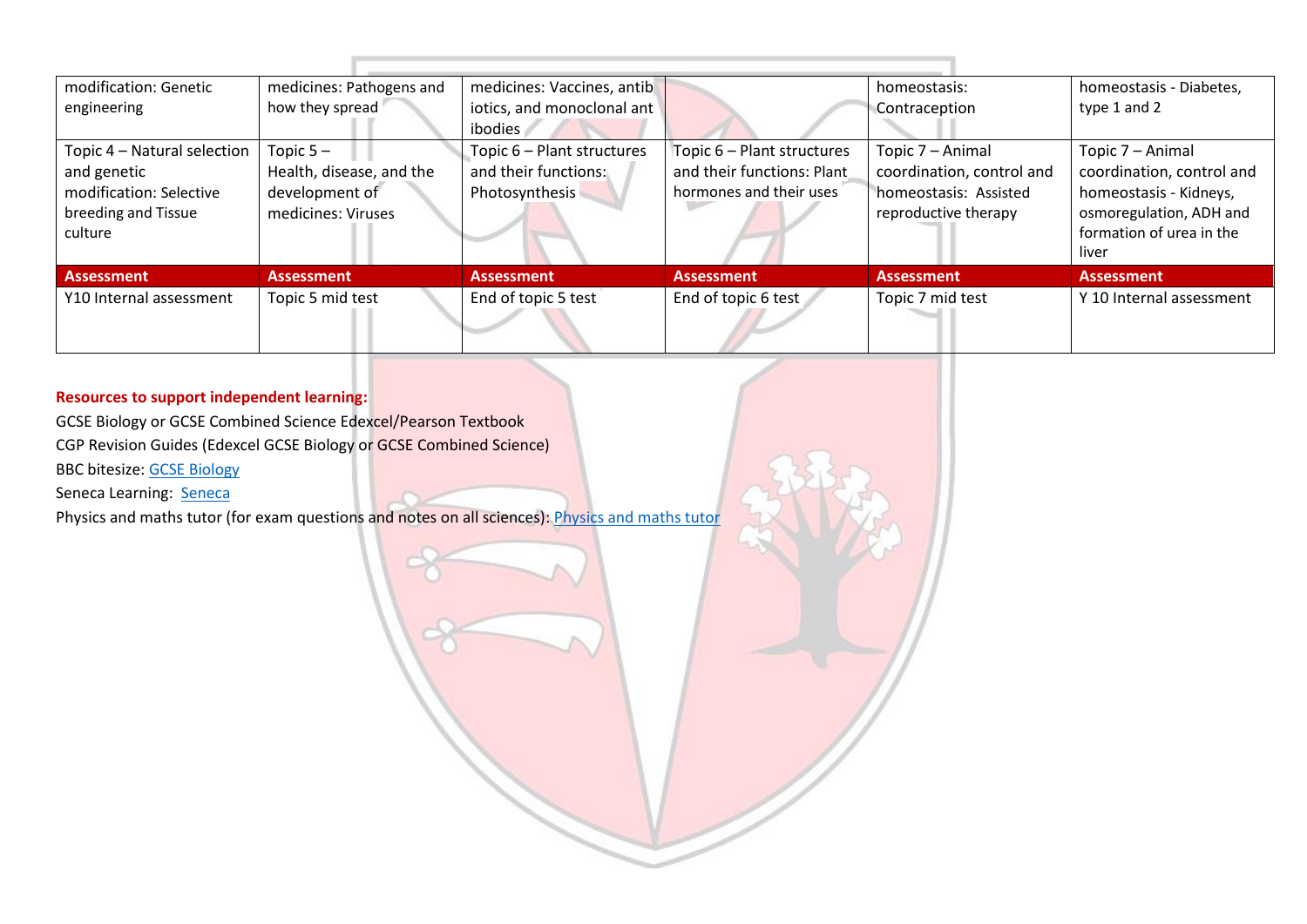**GCSE title:** GCSE Chemistry

**Exam Board:** Edexcel

Paper 1 (Paper code: 1CH0/1F and 1CH0/1H) Written examination: 1 hour and 45 minutes 50% of the total qualification Paper 2 (Paper code: 1CH0/2F and 1CH0/2H) Written examination: 1 hour and 45 minutes 50% of the total qualification



| <b>Autumn 1</b>            | <b>Autumn 2</b>              | <b>Spring 1</b>              | <b>Spring 2</b>             | <b>Summer 1</b>           | <b>Summer 2</b>            |
|----------------------------|------------------------------|------------------------------|-----------------------------|---------------------------|----------------------------|
| Topic 7 - Rates            | Topic 3a - Acids: pH         | <b>Topic</b>                 | Topic                       | Topic 1a - Atomic         | Topic                      |
| of reaction: Collision     |                              | 3a - Acids: Solubility       | 4a - Metals: Reactivity     | Structure                 | 4b - Equilibrium: Reversib |
| theory                     |                              |                              | series                      |                           | le reactions               |
|                            |                              |                              |                             |                           |                            |
| Topic 7 - Rates of         | Topic                        | <b>Topic</b>                 | Topic                       | Topic 1b - Periodic Table | Topic                      |
| <b>Reaction: Effect</b>    | 3a - Acids: Bases, alkalis a | 3b - Electrolysis: Key       | 4a - Metals: Oxidation      | <b>History</b>            | 4b - Equilibrium: Dynamic  |
| of changing surface        | nd neutralisation            | terms and ideas              | and reduction               |                           | equilibrium                |
| rea and temperature        |                              |                              |                             |                           |                            |
|                            |                              |                              |                             |                           |                            |
| Topic 7 - Rates            | Topic 3a - Acids: Making a   | <b>Topic</b>                 | <b>Topic</b>                | Topic 1c - Ionic and      | Topic                      |
| of reaction: Effect        | salt from an insoluble       | 3b - Electrolysis: Example   | 4a - Metals: Extraction     | Covalent bonding          | 4b - Equilibrium: Factors  |
| of changing concentration  | base and an acid             | s of electrolysis            | by reduction                |                           | that affect equilibrium    |
| and catalysts              |                              |                              |                             |                           |                            |
|                            |                              |                              |                             |                           |                            |
| Topic 7 - Rates            | Topic                        | <b>Topic</b>                 | Topic                       | Topic 1c - Metallic       | Topic                      |
| of reaction: Energy        | 3a - Acids: Reactions of     | 3b - Electrolysis: Oxidatio  | 4a - Metals: Extraction     | bonding                   | 4b - Equilibrium: The      |
| in reactions               | carbonates and metals        | n and reduction              | by electrolysis             | and calculations in       | <b>Haber Process</b>       |
| and reaction profiles      | with acids and testing for   |                              | and phytomining             | chemistry                 |                            |
|                            | gases                        |                              |                             |                           |                            |
|                            |                              |                              |                             |                           |                            |
| Topic 1d - Calculations in | Topic 3a – Acids: Making a   | Topic                        | <b>Topic</b>                | Topic 1d - Calculations   | Review                     |
| chemistry review           | salt from a soluble base     | 3b - Electrolysis: Electroly | 4a – Metals: Life cycle ass | in chemistry              |                            |
|                            | and an acid                  | sis core practical           | essments                    |                           |                            |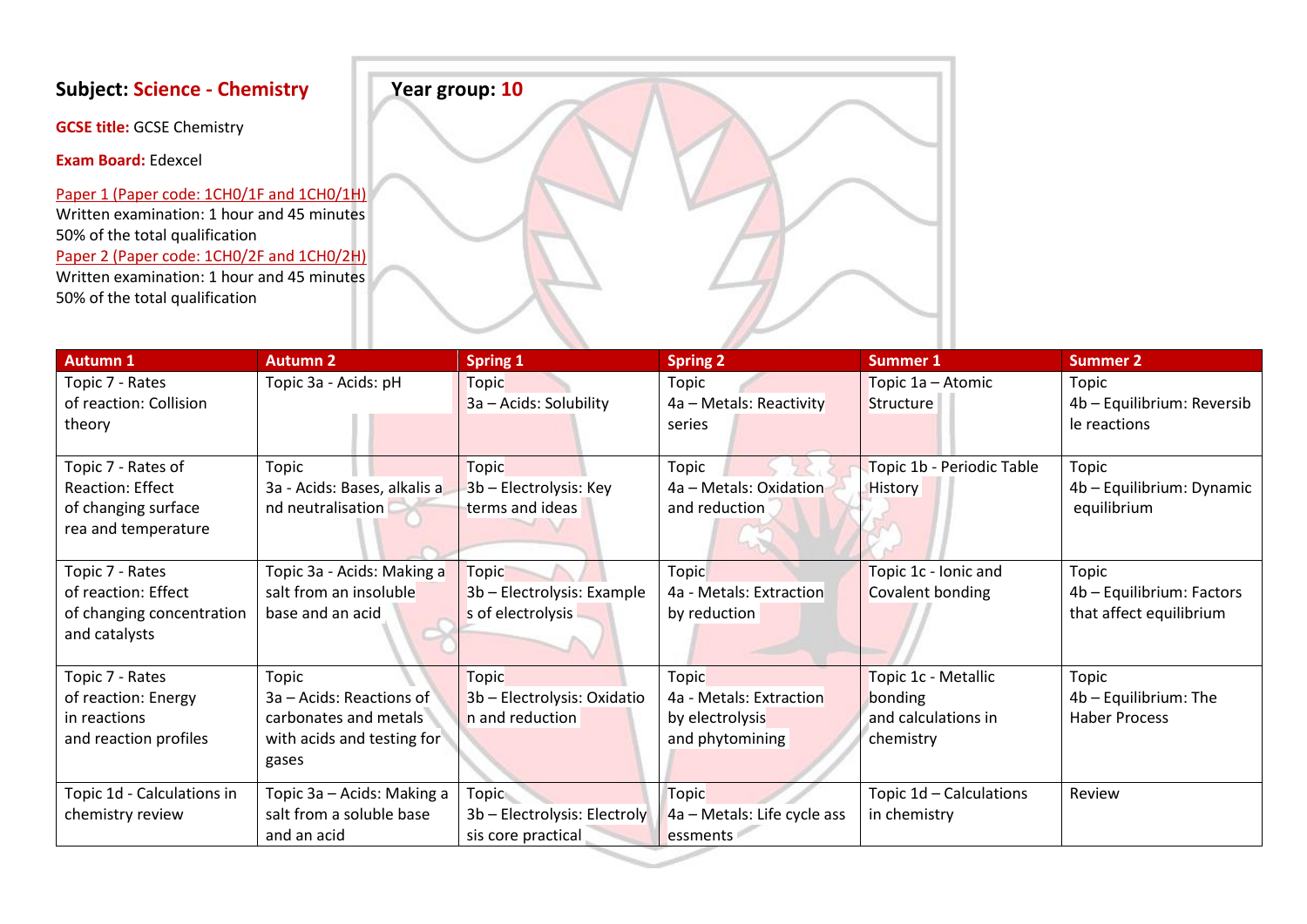| Assessment              | <b>Assessment</b> | <b>Assessment</b>   | <b>Assessment</b>    | <b>Assessment</b>   | <b>Assessment</b>       |
|-------------------------|-------------------|---------------------|----------------------|---------------------|-------------------------|
| Y10 Internal assessment | Topic 3 mid test  | End of topic 3 test | End of topic 4a test | End of topic 1 Test | Y10 Internal assessment |
|                         |                   |                     |                      |                     |                         |
|                         |                   |                     |                      |                     |                         |

GCSE Chemistry or GCSE Combined Science Edexcel/Pearson Textbook CGP Revision Guides (Edexcel GCSE Chemistry or GCSE Combined Science) BBC bitesize: GCSE Chemistry

Seneca Learning: [Seneca](https://senecalearning.com/en-GB/)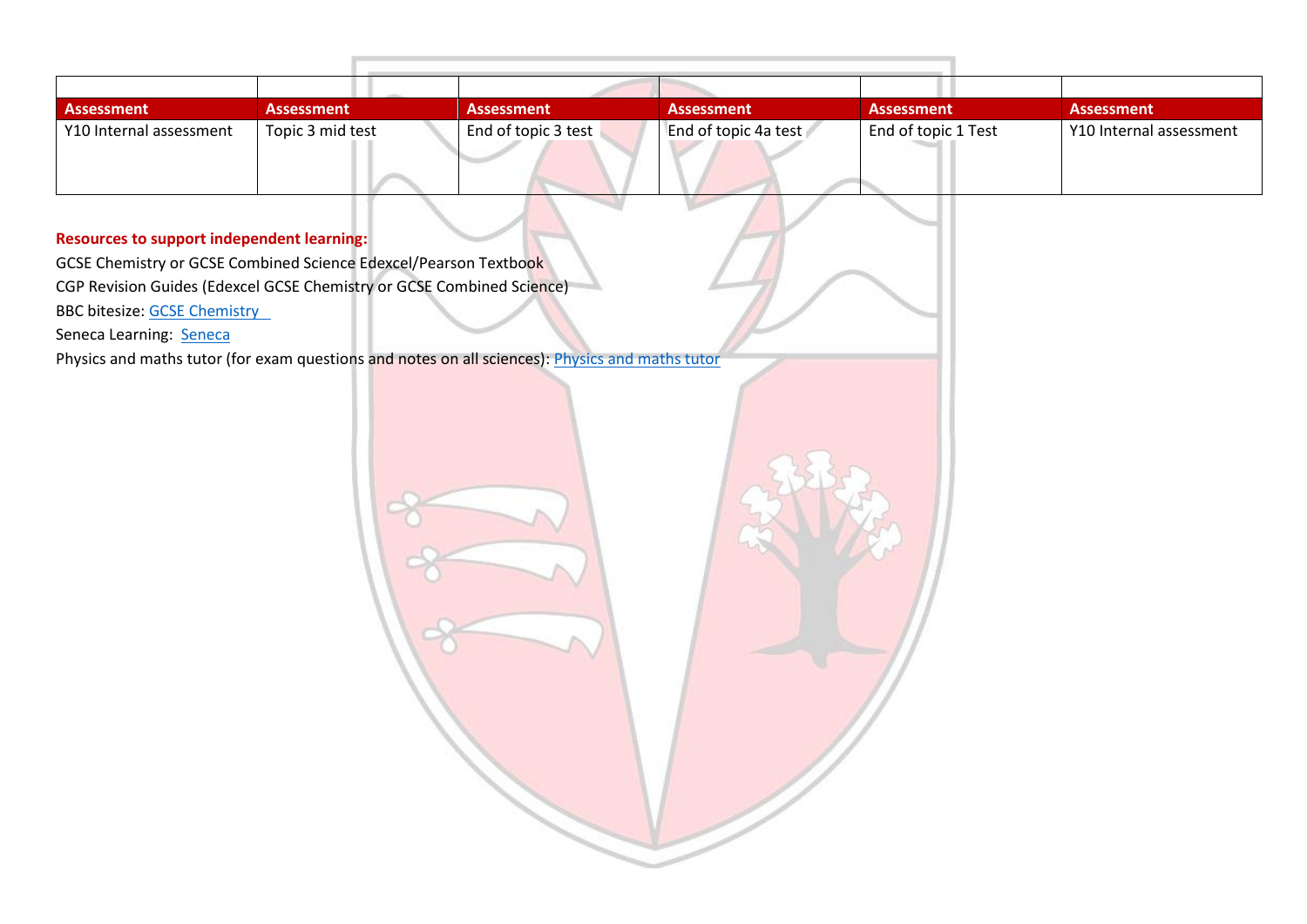**GCSE title:** GCSE Physics

**Exam Board:** Edexcel

Paper 1 (\*Paper code: 1PH0/1F and 1PH0/1H) Written examination: 1 hour and 45 minutes 50% of the total qualification Paper 2 (Paper code: 1PH0/2F and 1PH0/2H) Written examination: 1 hour and 45 minutes 50% of the total qualification



| <b>Autumn 1</b>                                                                                                                          | <b>Autumn 2</b>                                                                                                 | <b>Spring 1</b>                                                                                            | <b>Spring 2</b>                                                                                                         | <b>Summer 1</b>                                                                                | <b>Summer 2</b>   |
|------------------------------------------------------------------------------------------------------------------------------------------|-----------------------------------------------------------------------------------------------------------------|------------------------------------------------------------------------------------------------------------|-------------------------------------------------------------------------------------------------------------------------|------------------------------------------------------------------------------------------------|-------------------|
| Topic 5 - Light and EM<br>spectrum: Core practical<br>on investigating<br>refraction<br>Topic 5 - Light and EM<br>spectrum: Ray diagrams | Topic $5 -$ Light and EM<br>spectrum: Colour                                                                    | Topic 6 - Radioactivity:<br>Atomic models<br>Topic $6-$<br>Radioactivity: Inside<br>atoms                  | Topic $6-$<br>Radioactivity: Dangers of<br>radioactivity<br>Topic $6 -$<br>Radioactivity: Radioactivit<br>y in medicine | Topic 7 - Astronomy: Orig<br>in of the Universe                                                | Review            |
| Topic 5 - Light and EM<br>spectrum: EM waves                                                                                             | Topic $5 -$ Light and EM<br>spectrum: Using long<br>wavelengths<br>Topic $5 -$ Light and EM<br>spectrum: Lenses | Topic 6 - Radioactivity:<br><b>Electrons and orbits</b>                                                    | Topic $6-$<br>Radioactivity: Nuclear<br>energy                                                                          | Topic 8/9 - Work and<br>power and forces and<br>their effects: Work and<br>power               | Targeted revision |
| Topic 5 - Light and EM<br>spectrum: EM spectrum                                                                                          | Topic 5 - Light and EM<br>spectrum: Radiation and<br>temperature                                                | Topic $6-$<br>Radioactivity: Background<br>radiation<br>Topic $6-$<br>Radioactivity: Types of<br>radiation | Topic 6 - Radioactivity:<br><b>Nuclear fission</b><br>Topic 6 - Radioactivity:<br>Nuclear fusion                        | Topic 8/9 – Work and<br>power and forces and<br>their effects: Objects<br>affecting each other | Targeted revision |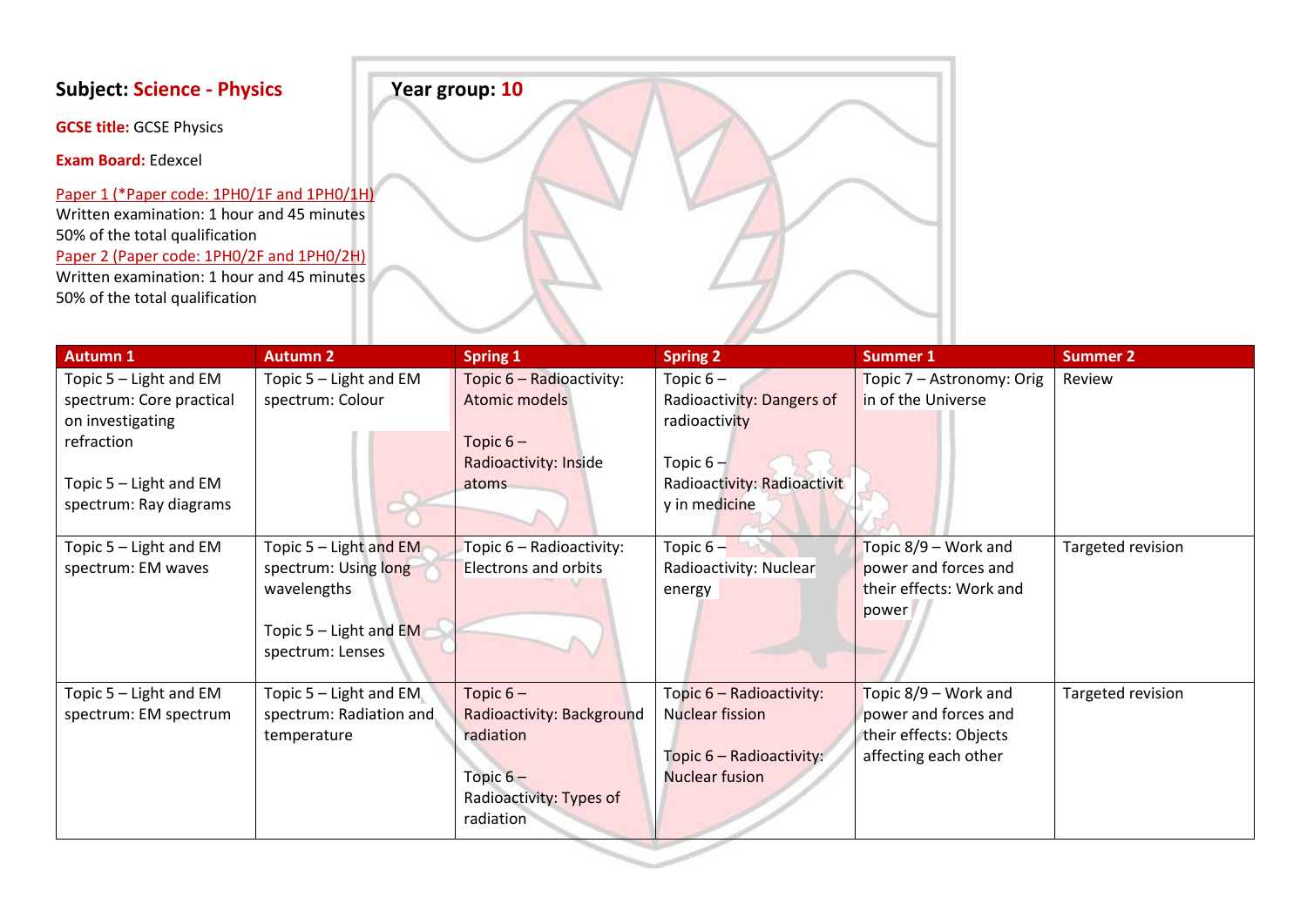| Review                  | Topic $5 -$ Light and EM<br>spectrum: Core practical<br>on investigating<br>radiation                                           | Topic $6-$<br>Radioactivity: Radioactive<br>decay                                               | Topic 7 - Astronomy: Sola<br>r system<br>Topic 7 - Astronomy: Gra<br>vity and orbits | Topic 8/9 – Work and<br>power and forces and<br>their effects: Vector<br>diagrams   | Targeted revision       |
|-------------------------|---------------------------------------------------------------------------------------------------------------------------------|-------------------------------------------------------------------------------------------------|--------------------------------------------------------------------------------------|-------------------------------------------------------------------------------------|-------------------------|
| Review                  | Topic 5 - Light and EM<br>spectrum: Using short<br>wavelengths<br>Topic $5 -$ Light and EM<br>spectrum: EM radiation<br>dangers | Topic $6 -$<br>Radioactivity: Half-life<br>Topic $6 -$<br>Radioactivity: Using<br>radioactivity | Topic 7 - Astronomy: Life<br>cycle of stars<br>Topic 7 - Astronomy: Red<br>shift     | Topic 8/9 – Work and<br>power and forces and<br>their effects: Rotational<br>forces | Targeted revision       |
| <b>Assessment</b>       | <b>Assessment</b>                                                                                                               | <b>Assessment</b>                                                                               | <b>Assessment</b>                                                                    | <b>Assessment</b>                                                                   | <b>Assessment</b>       |
| Y10 Internal assessment | Topic 5 End of topic test                                                                                                       | Topic 6 mid test                                                                                | Topic 6 End of topic test                                                            | Topic 7/8/9 End<br>of topic tests                                                   | Y10 Internal assessment |

GCSE Physics or GCSE Combined Science Edexcel/Pearson Textbook CGP Revision Guides (Edexcel GCSE Physics or GCSE Combined Science)

BBC bitesize: [GCSE Physics](https://www.bbc.co.uk/bitesize/subjects/zpm6fg8) 

Seneca Learning: [Seneca](https://senecalearning.com/en-GB/)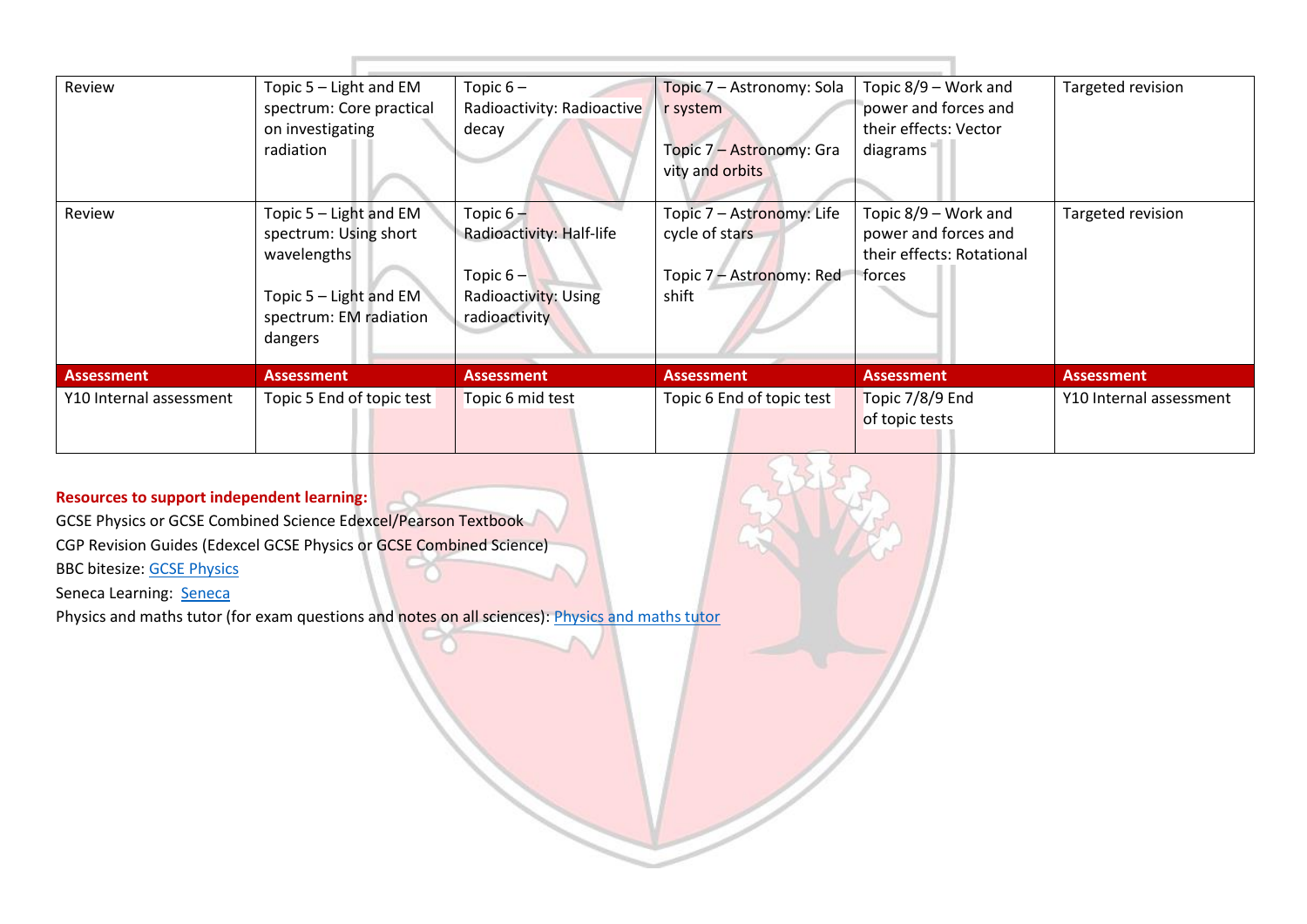**GCSE title:** GCSE Biology

**Exam Board:** Edexcel

Paper 1 (Paper code: 1BI0/1F, 1BI0/1H) Written examination: 1 hour and 45 minutes 50% of the total qualification Paper 2 (Paper code: 1BI0/2F, 1BI0/2H) Written examination: 1 hour and 45 minutes 50% of the total qualification



| <b>Autumn 1</b>        | <b>Autumn 2</b>          | <b>Spring 1</b>            | <b>Spring 2</b>       | Summer 1          | <b>Summer 2</b>    |
|------------------------|--------------------------|----------------------------|-----------------------|-------------------|--------------------|
| Topic 8 – Exchange and | Targeted revision for    | Topic 9 – Ecosystems and   | Targeted revision for | Targeted revision | End of GCSE course |
| transport              | internal assessments     | material cycles:           | internal assessments  |                   |                    |
| in animals: Transport  |                          | Ecosystems and energy      |                       |                   |                    |
| systems and            |                          | transfer.                  |                       |                   |                    |
| surface area: volume   |                          |                            |                       |                   |                    |
| ratio                  |                          |                            |                       |                   |                    |
|                        |                          |                            |                       |                   |                    |
| Topic 8 – Exchange and | Targeted revision        | Topic 9 – Ecosystems and   | Targeted revision for | Targeted revision | End of GCSE course |
| transport in           | for internal assessments | material cycles: Abiotic   | internal assessments  |                   |                    |
| animals: Ficks law     |                          | and biotic factors         |                       |                   |                    |
|                        |                          |                            |                       |                   |                    |
| Topic 8 – Exchange and | Targeted revision for    | Topic 9 – Ecosystems and   | Targeted revision for | Targeted revision | End of GCSE course |
| transport in           | internal assessments     | material cycles: Parasites | internal assessments  |                   |                    |
| animals: Blood,        |                          | and mutualism              |                       |                   |                    |
| the heart and the      |                          |                            |                       |                   |                    |
| circulatory system     |                          |                            |                       |                   |                    |
|                        |                          |                            |                       |                   |                    |
|                        |                          |                            |                       |                   |                    |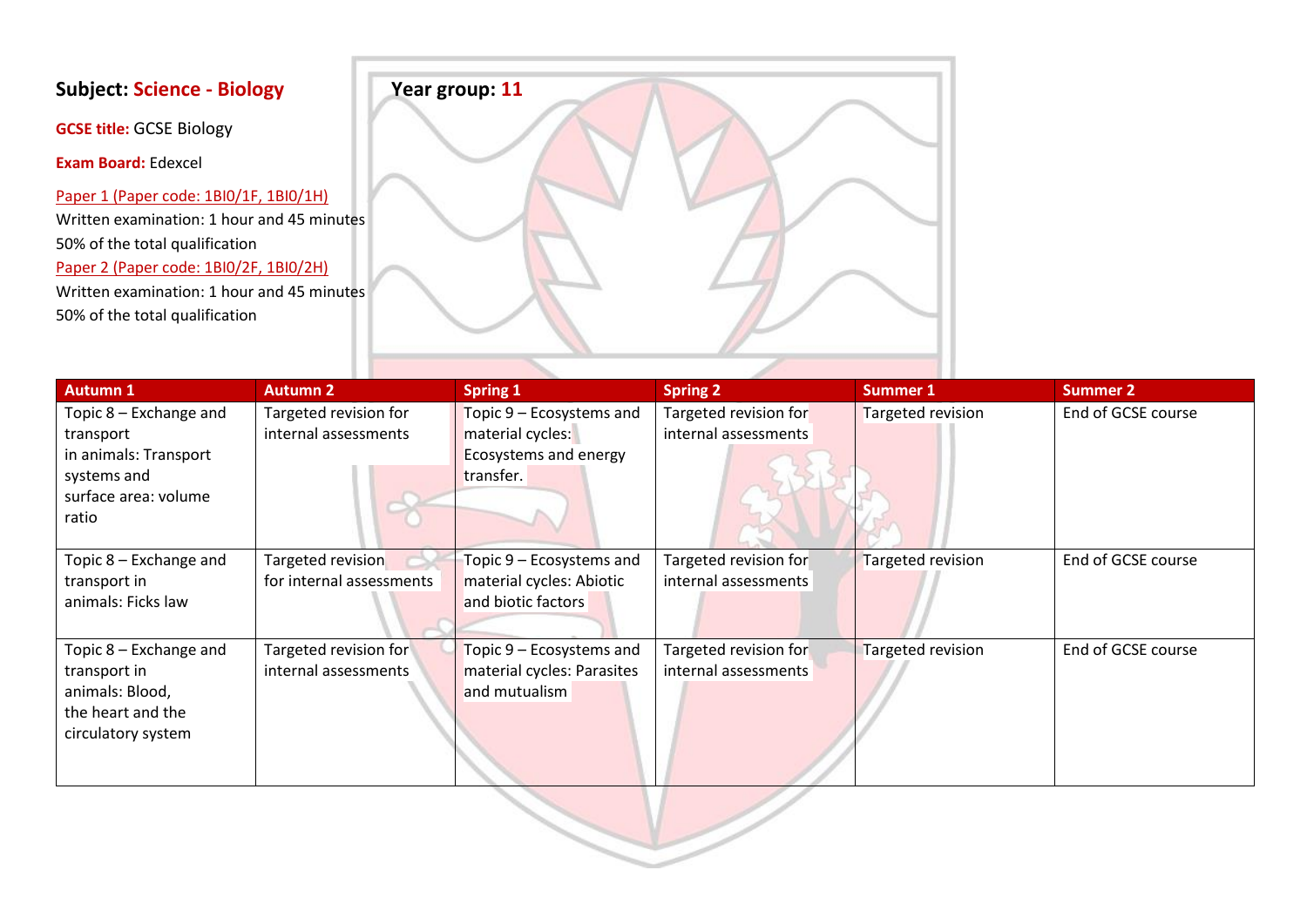| Topic 8 - Exchange and<br>transport in<br>animals: Lungs, focussing<br>on the structure of<br>alveoli. | Targeted revision for<br>internal assessments | Topic $9 -$ Ecosystems and<br>material<br>cycles: Biodiversity and fo<br>od security     | Targeted revision for<br>internal assessments | Targeted revision     | End of GCSE course                                           |
|--------------------------------------------------------------------------------------------------------|-----------------------------------------------|------------------------------------------------------------------------------------------|-----------------------------------------------|-----------------------|--------------------------------------------------------------|
| Topic 8 – Exchange and<br>transport in<br>animals: Cellular<br>respiration                             | Targeted revision for<br>internal assessments | Topic 9 – Ecosystems and<br>material cycles: The<br>water, carbon and<br>nitrogen cycles | Targeted revision for<br>internal assessments | Targeted revision     | End of GCSE course                                           |
| Assessment                                                                                             | <b>Assessment</b>                             | <b>Assessment</b>                                                                        | <b>Assessment</b>                             | <b>Assessment</b>     | <b>Assessment</b>                                            |
| End of topic 8 test                                                                                    | Internal assessments                          | End of topic 9 test                                                                      | Y11 Internal assessments                      | <b>Targeted tests</b> | GCSE (external)<br><b>Combined Science/Biolog</b><br>y exams |

GCSE Biology or GCSE Combined Science Edexcel/Pearson Textbook

CGP Revision Guides (Edexcel GCSE Biology or GCSE Combined Science)

BBC bitesize: [GCSE Biology](https://www.bbc.co.uk/bitesize/subjects/z9ddmp3) 

Seneca Learning: [Seneca](https://senecalearning.com/en-GB/)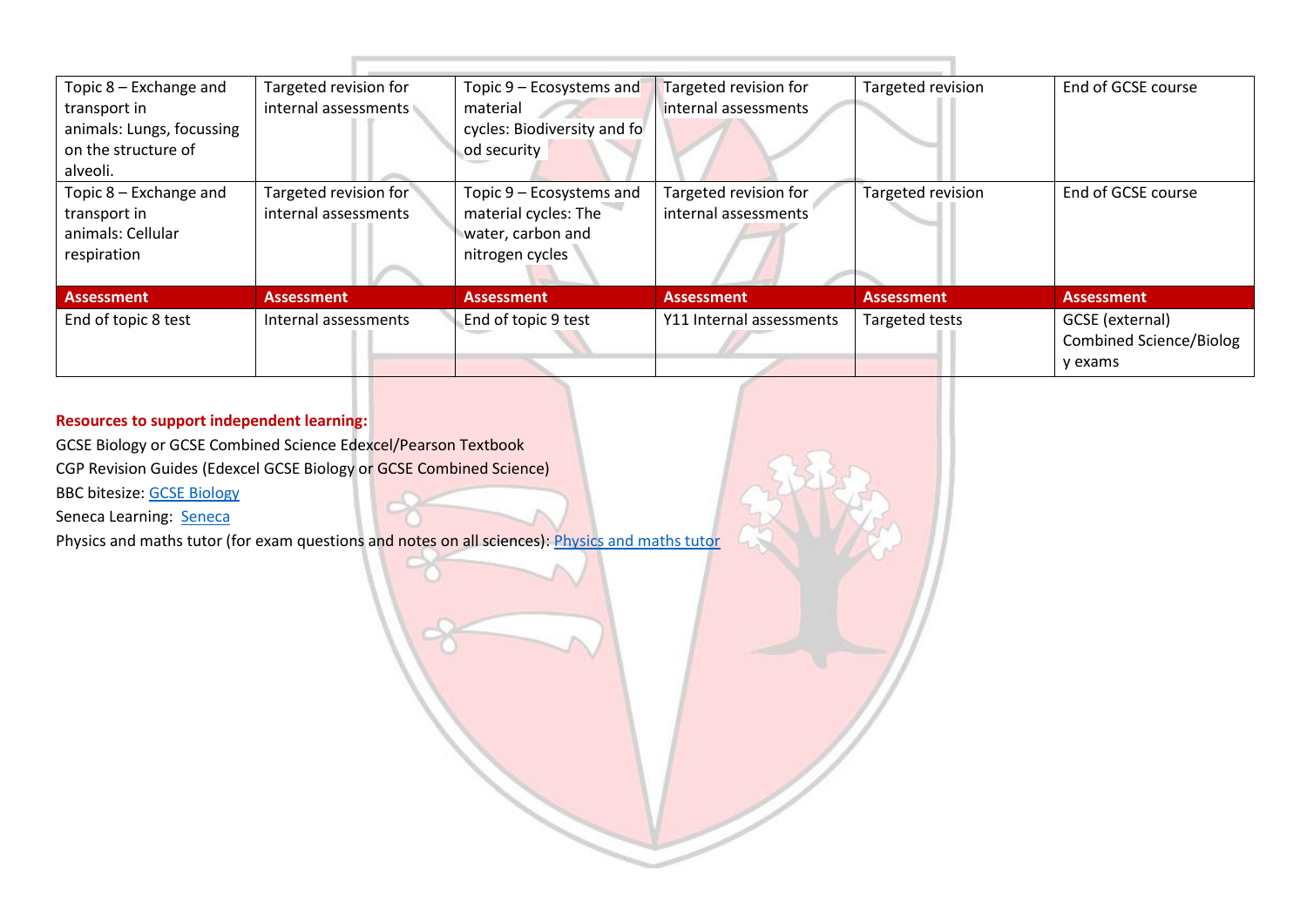**GCSE title:** GCSE Chemistry

**Exam Board:** Edexcel

Paper 1 (Paper code: 1CH0/1F and 1CH0/1H) Written examination: 1 hour and 45 minutes 50% of the total qualification Paper 2 (Paper code: 1CH0/2F and 1CH0/2H) Written examination: 1 hour and 45 minutes 50% of the total qualification



| <b>Autumn 1</b>            | <b>Autumn 2</b>           | <b>Spring 1</b>            | <b>Spring 2</b>               | <b>Summer 1</b>   | <b>Summer 2</b>    |
|----------------------------|---------------------------|----------------------------|-------------------------------|-------------------|--------------------|
| Topic 7 - Rates of         | Topic 1 Review - Atomic   | Topic 8a Fuels -           | Revision of all topics        | Targeted revision | End of GCSE course |
| Reaction: Collision theory | Structure                 | Hydrocarbons               |                               |                   |                    |
|                            |                           |                            | Topic 9 - Carboxylic          |                   |                    |
| Topic 5 - Transition       | Topic 5                   | <b>Topic</b>               | acids                         |                   |                    |
| Metals: Properties of      | - Quantitative chemistry: | 9 - Quantitative chemistry |                               |                   |                    |
| <b>Transition Metals</b>   | Gas volume calculations   |                            |                               |                   |                    |
|                            |                           |                            |                               |                   |                    |
| Topic 7 - Rates of         | Topic 1 Review - History  | Topic 8a Fuels             | Revision of all topics        | Targeted revision | End of GCSE course |
| <b>Reaction: Effect</b>    | of Periodic Table         | - Fractional distillation  |                               |                   |                    |
| of changing surface area   |                           |                            | Topic 9 - Alcohols            |                   |                    |
|                            | Topic 5                   | <b>Topic 9 - Reactions</b> |                               |                   |                    |
| Topic 5 - Electroplating   | - Quantitative chemistry: | of hydrocarbons            |                               |                   |                    |
| and Rusting                | Gas volume calculations   | and testing for alkenes    |                               |                   |                    |
| Topic 7 - Rates of         | Topic 1 Review - Bonding  | Topic                      | <b>Revision of all topics</b> | Targeted revision | End of GCSE course |
| Reaction: Effect           |                           | 8a - Fuels: Combustion     |                               |                   |                    |
| of changing temperature    | Topic 5 - Equilibrium     |                            | Topic 9 - Reactions of        |                   |                    |
|                            | and industrial processes  | Topic 9 - Polymers and     | carboxylic acids              |                   |                    |
| Topic 5 - Quantitative     |                           | their uses                 | and alcohols                  |                   |                    |
| Chemistry: Atom            |                           |                            |                               |                   |                    |
| economy and percentage     |                           |                            |                               |                   |                    |
| yield                      |                           |                            |                               |                   |                    |

 $\sim$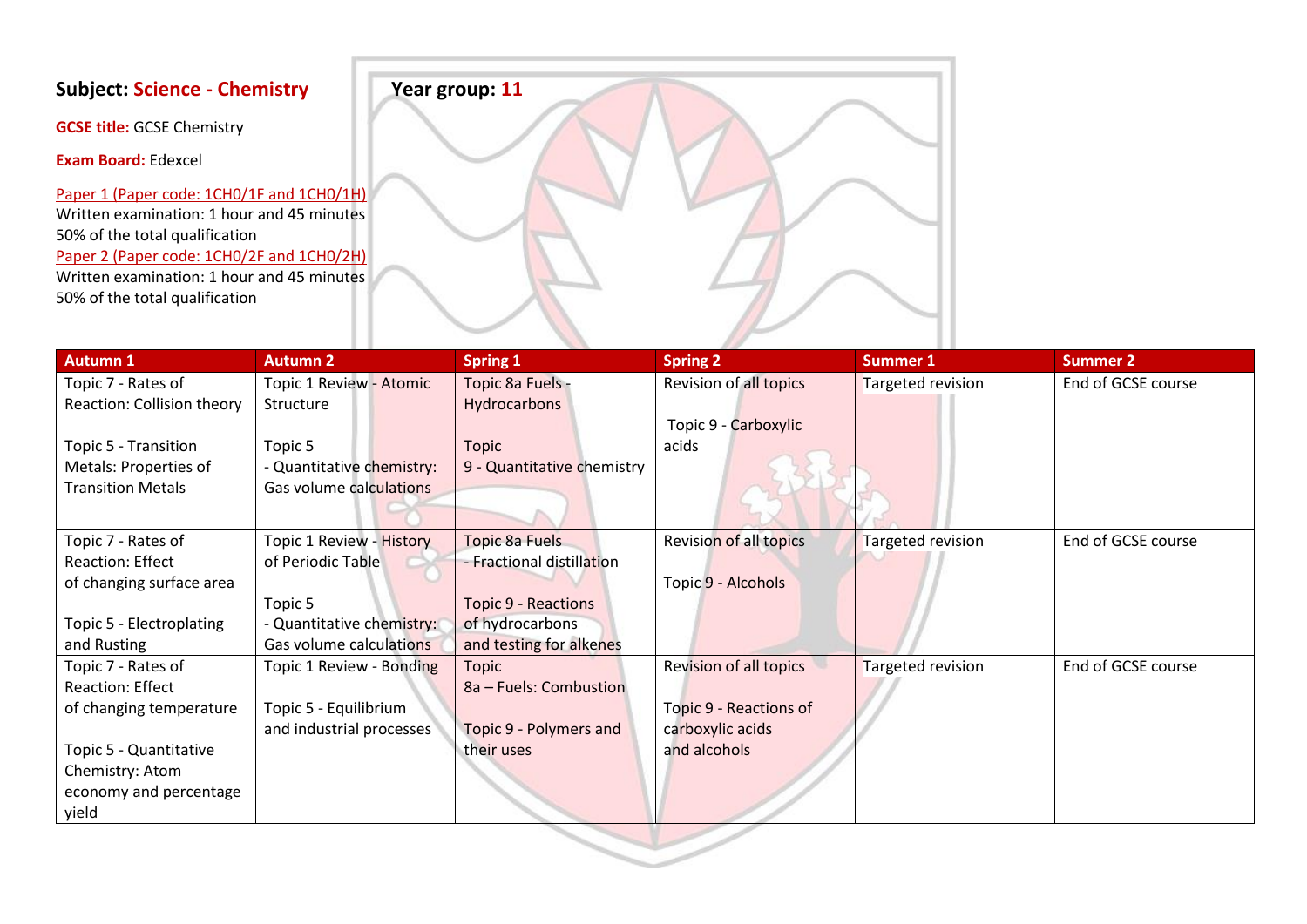| Topic 7 - Rates of        | Topic 1                      | Topic                      | Revision of all topics   | Targeted revision | End of GCSE course              |
|---------------------------|------------------------------|----------------------------|--------------------------|-------------------|---------------------------------|
| <b>Reaction: Effect</b>   | <b>Review - Calculations</b> | 8a – Fuels: Atmospheric p  |                          |                   |                                 |
| of changing concentration | in chemistry                 | ollution                   | Topic 9 - Bulk materials |                   |                                 |
| and catalysts             |                              |                            |                          |                   |                                 |
|                           | Topic 5 - Equilibrium        | Topic 9 -                  |                          |                   |                                 |
| Topic 5                   | and industrial processes     | Addition polymerisation    |                          |                   |                                 |
| - Quantitative chemistry: |                              |                            |                          |                   |                                 |
| Concentration             |                              |                            |                          |                   |                                 |
| calculations              |                              |                            |                          |                   |                                 |
| Topic 7 - Rates of        | Topic 1 Review               | Topic 8a - Fuels: Cracking | Revision of all topics   | Targeted revision | End of GCSE course              |
| <b>Reaction: Energy</b>   | - Calculations in            |                            |                          |                   |                                 |
| in reactions              | chemistry                    | Topic 9                    | Topic 9 - Nanoparticles  |                   |                                 |
| and reaction profiles     |                              | - Condensation polymeris   |                          |                   |                                 |
|                           | Topic 5 - Fuel cells         | ation                      |                          |                   |                                 |
| Topic 5                   |                              |                            |                          |                   |                                 |
| - Quantitative chemistry: |                              |                            |                          |                   |                                 |
| Concentration             |                              |                            |                          |                   |                                 |
| calculations              |                              |                            |                          |                   |                                 |
| <b>Assessment</b>         | <b>Assessment</b>            | <b>Assessment</b>          | <b>Assessment</b>        | <b>Assessment</b> | <b>Assessment</b>               |
| Topic 7 End of topic test | Y11 Internal assessments     | Topic 8a End of topic test | Y11 Internal assessments | Targeted tests    | <b>GCSE</b> (external) Combined |
|                           |                              |                            |                          |                   | Science/Chemistry exams         |

GCSE Chemistry or GCSE Combined Science Edexcel/Pearson Textbook

CGP Revision Guides (Edexcel GCSE Chemistry or GCSE Combined Science)

BBC bitesize: [GCSE Chemistry](https://www.bbc.co.uk/bitesize/examspecs/zy984j6) 

Seneca Learning: [Seneca](https://senecalearning.com/en-GB/)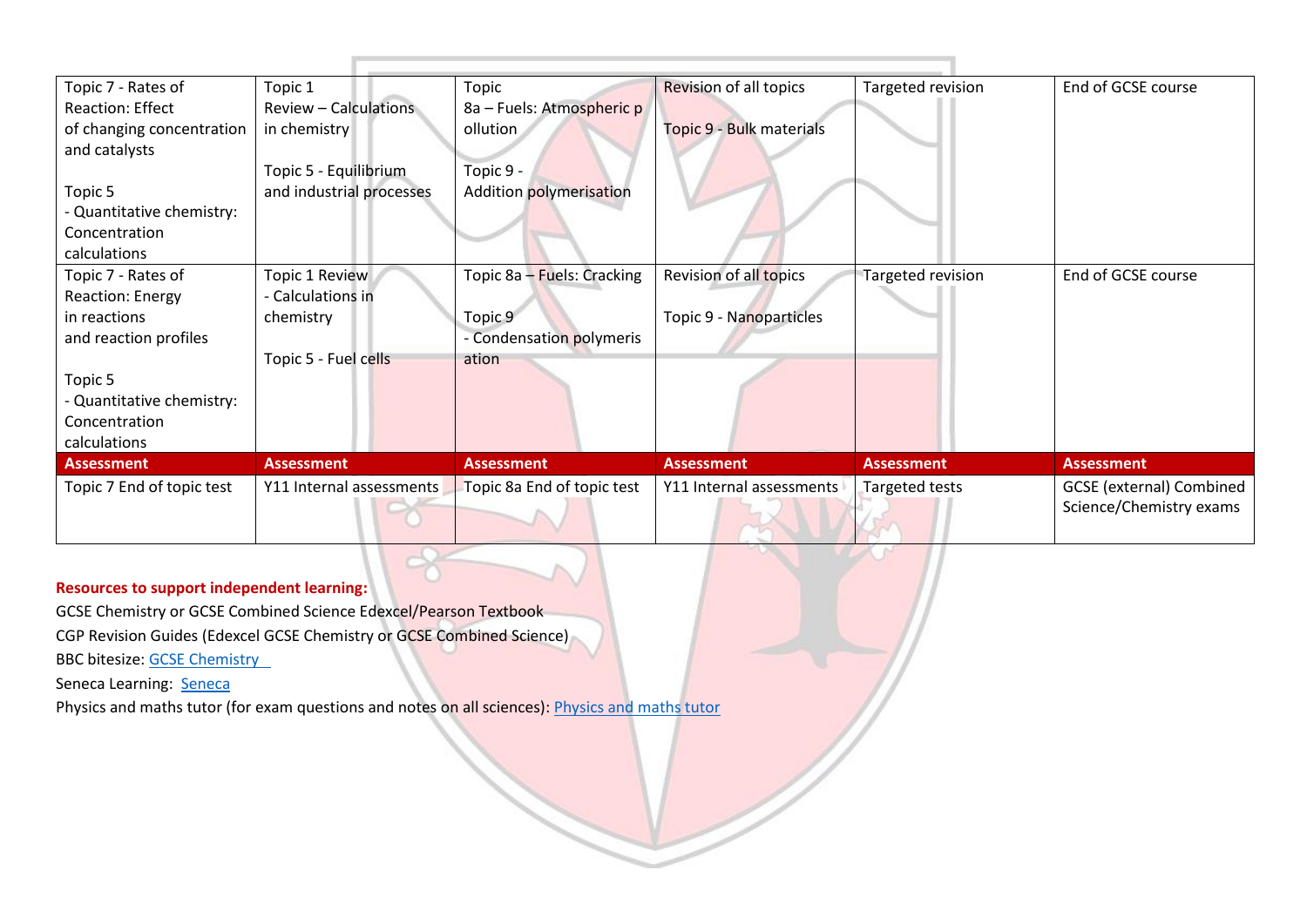**GCSE title:** GCSE Physics

**Exam Board:** Edexcel

Paper 1 (\*Paper code: 1PH0/1F and 1PH0/1H) Written examination: 1 hour and 45 minutes 50% of the total qualification Paper 2 (Paper code: 1PH0/2F and 1PH0/2H) Written examination: 1 hour and 45 minutes 50% of the total qualification



| <b>Autumn 1</b>           | <b>Autumn 2</b>         | <b>Spring 1</b>             | <b>Spring 2</b>          | Summer 1          | <b>Summer 2</b>    |
|---------------------------|-------------------------|-----------------------------|--------------------------|-------------------|--------------------|
| Review of previous topics | Topic $10 -$            | Topic $10 -$                | Topic $13 - EM$          | Targeted revision | End of GCSE course |
|                           | Electricity: Current,   | Electricity: More about     | induction: Transformers  |                   |                    |
|                           | charge and energy       | resistance                  | and energy               |                   |                    |
|                           |                         |                             |                          |                   |                    |
|                           |                         | Topic $10 -$                | Topic 14 - Particle      |                   |                    |
|                           |                         | Electricity: Core practical | model: Particles and     |                   |                    |
|                           |                         | on investigating            | density                  |                   |                    |
|                           |                         | resistance                  |                          |                   |                    |
|                           |                         |                             | Topic 14 - Core          |                   |                    |
|                           |                         |                             | practical: Investigating |                   |                    |
|                           |                         |                             | densities                |                   |                    |
| Review of previous topics | Topic $10 -$            | Topic 10 - Electricity:     | Topic 14 - Particle      | Targeted revision | End of GCSE course |
|                           | Electricity: Resistance | <b>Transferring energy</b>  | model: Energy and        |                   |                    |
|                           |                         |                             | change of state (with    |                   |                    |
|                           |                         | Topic 10 - Electricity:     | calculations)            |                   |                    |
|                           |                         | Power                       | Topic 14 – Particle      |                   |                    |
|                           |                         |                             | model: Core practical on |                   |                    |
|                           |                         | Topic 10 - Electricity:     | investigating water      |                   |                    |
|                           |                         | Transferring energy by      | Topic 14 - Particle      |                   |                    |
|                           |                         | electricity                 | model: Gas Temperature   |                   |                    |
|                           |                         |                             | and pressure             |                   |                    |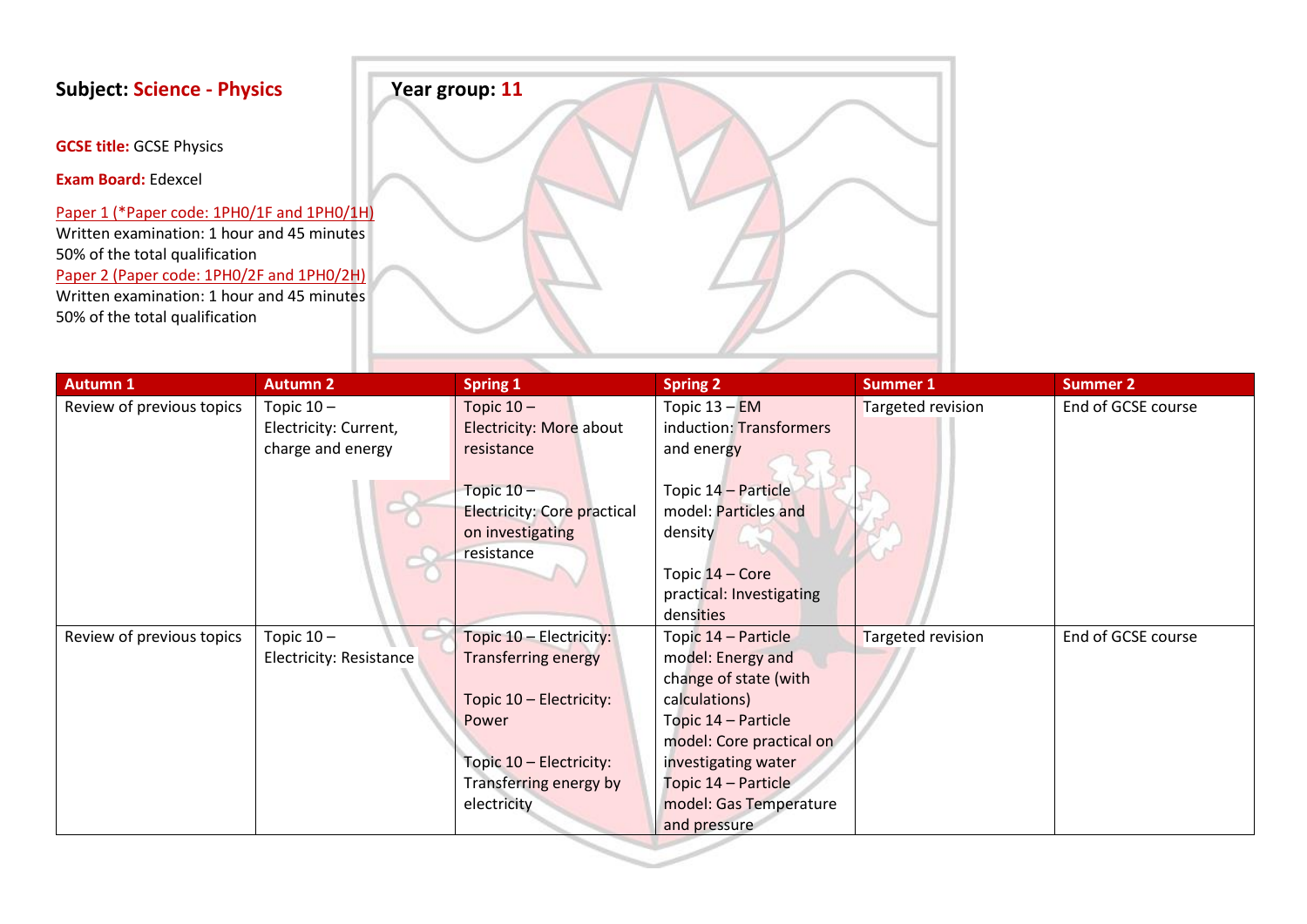| Review of previous topics                                       | Review and targeted<br>revision | Topic 10 - Electricity:<br><b>Electrical safety</b><br>Topic 11 - Static<br>electricity: Charges and<br>static electricity<br>Topic 11 - Static<br>electricity: Dangers and<br>uses of static electricity | Topic 14 - Particle model:<br>Gas pressure and volume<br>Topic 15 - Particle<br>model: Bending and<br>stretching and energy<br>transfers<br>Topic 15 - Particle<br>model: Core practical on<br>investigating springs | Targeted revision | End of GCSE course |
|-----------------------------------------------------------------|---------------------------------|-----------------------------------------------------------------------------------------------------------------------------------------------------------------------------------------------------------|----------------------------------------------------------------------------------------------------------------------------------------------------------------------------------------------------------------------|-------------------|--------------------|
| Topic 10 - Electricity:<br>Electric circuits                    | Review and targeted<br>revision | Topic 11 - Static<br>electricity: Electric fields<br>Topic 12 - Magnetism<br>and motor effect:<br><b>Magnets and magnetic</b><br>fields<br>Topic 12 - Magnetism<br>and motor<br>effect: Electromagnetism  | Topic 15 - Particle<br>model: Pressure in fluids<br>Topic 15 - Particle model:<br>Pressure and upthrust                                                                                                              | Targeted revision | End of GCSE course |
| Topic $10-$<br>Electricity: Current and<br>potential difference | Review and targeted<br>revision | Topic 12 - Magnetism<br>and motor<br>effect: Magnetic forces<br>Topic $13 - EM$<br>induction: EM induction<br>Topic $13 - EM$<br>induction: The National<br>grid                                          | Review                                                                                                                                                                                                               | Targeted revision | End of GCSE course |

그 사람들은 그 사람들은 그 사람들을 지금 모르겠다. 그 사람들은 그 사람들은 그 사람들은 그 사람들을 지금 모르겠다.

 $185$